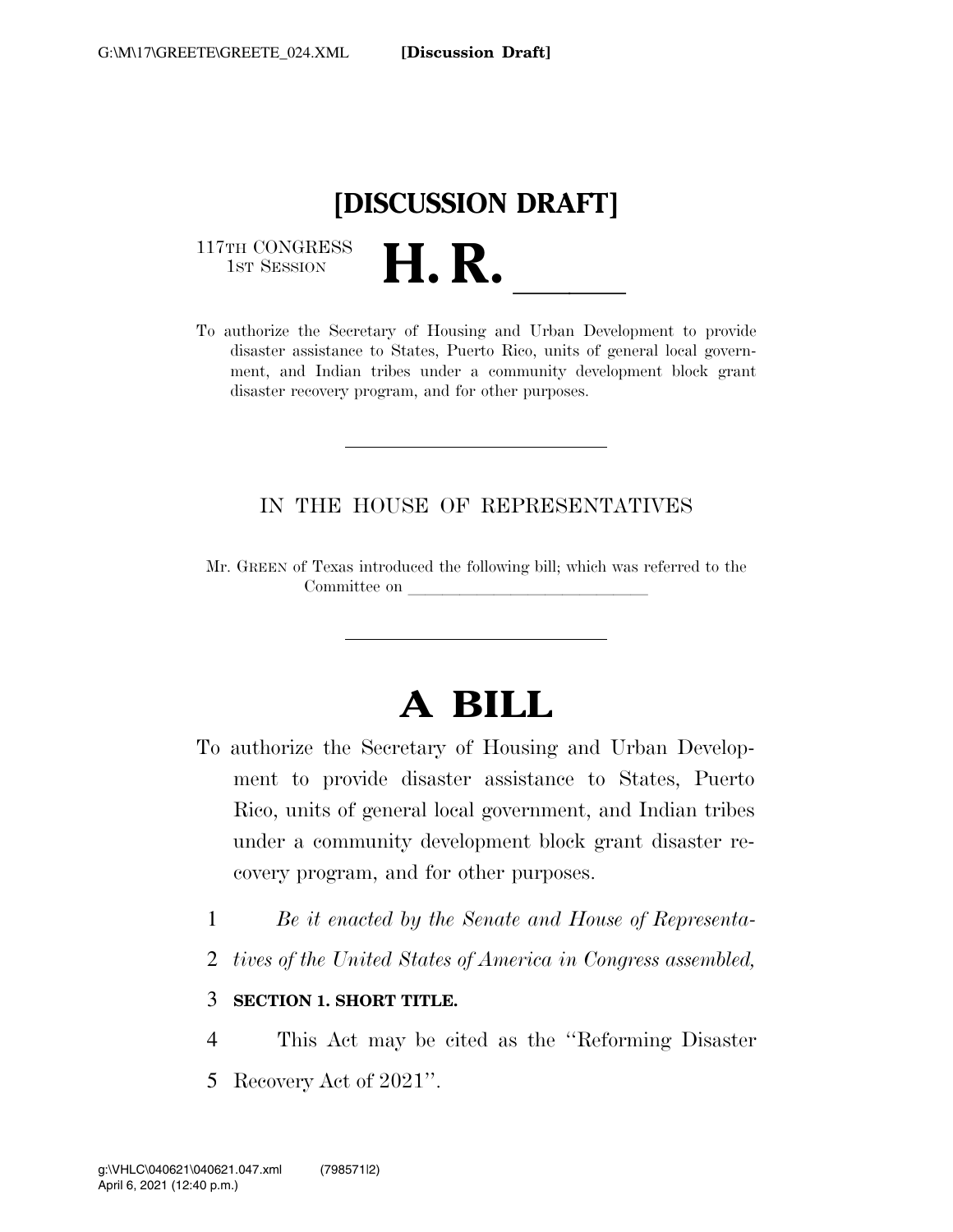$\mathfrak{D}$ 

## **SEC. 2. COMMUNITY DEVELOPMENT BLOCK GRANT DIS-ASTER RECOVERY PROGRAM.**

 (a) IN GENERAL.—Title I of the Housing and Com- munity Development Act of 1974 (42 U.S.C. 5301 et seq.) is amended by adding at the end the following new section:

### **''SEC. 123. CDBG-DISASTER RECOVERY ASSISTANCE.**

 ''(a) AUTHORITY; USE.—The Secretary may provide assistance under this section to States, including Puerto Rico, units of general local government, and Indian tribes for necessary expenses for activities authorized under this title related to disaster relief, resiliency, long-term recov- ery, restoration of infrastructure and housing, mitigation, and economic revitalization in the most impacted and dis- tressed areas (as such term shall be defined by the Sec- retary by regulation) resulting from a major disaster de- clared pursuant to the Robert T. Stafford Disaster Relief and Emergency Assistance Act (42 U.S.C. 5121 et seq.).

''(b) ALLOCATION; COORDINATION.—

19 "(1) ALLOCATION FOR MITIGATION.—In deter- mining the amount allocated under this section for any grantee, the Secretary shall include an addi-22 tional amount for mitigation that is not less than 45 percent of the amount allocated for such grantee for unmet needs.

25 "(2) DEADLINES FOR ALLOCATION.—Except as provided in paragraph (3), after the enactment of an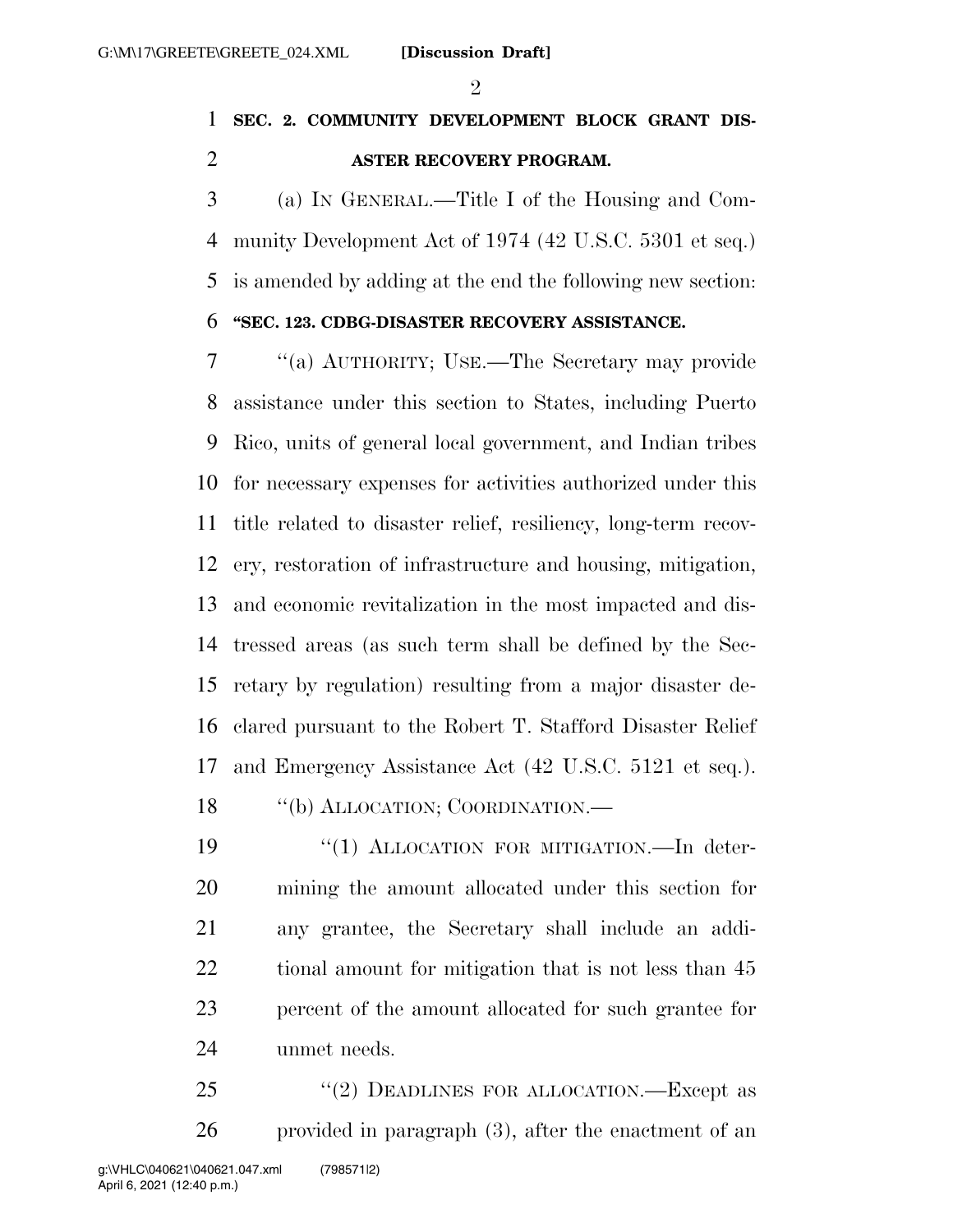Act making funds available for assistance under this section, the Secretary shall allocate for grantees, based on the best available data all funds provided for assistance under this section within 60 days of the date of the enactment of such Act. Such data shall include information from the Federal Emer- gency Management Agency, the Small Business Ad- ministration, and any other relevant Federal, State, or local agency, and block-level data from the Bu- reau of the Census to assess the unmet needs of both homeowners and renters. Upon receipt of up- dated data demonstrating additional unmet needs, the Secretary may later revise the amount of funds that are allocated.

15 "(3) INAPPLICABILITY OF DEADLINES BASED ON INSUFFICIENT INFORMATION.—The deadlines under paragraph (2) for allocation of funds shall not apply in the case of funds made available for assist- ance under this section if the Secretary determines there is insufficient information regarding relevant unmet recovery needs to make allocations in accord- ance with such deadlines. The Secretary shall notify the Congress of progress on or delay in receiving the necessary information within 60 days following dec-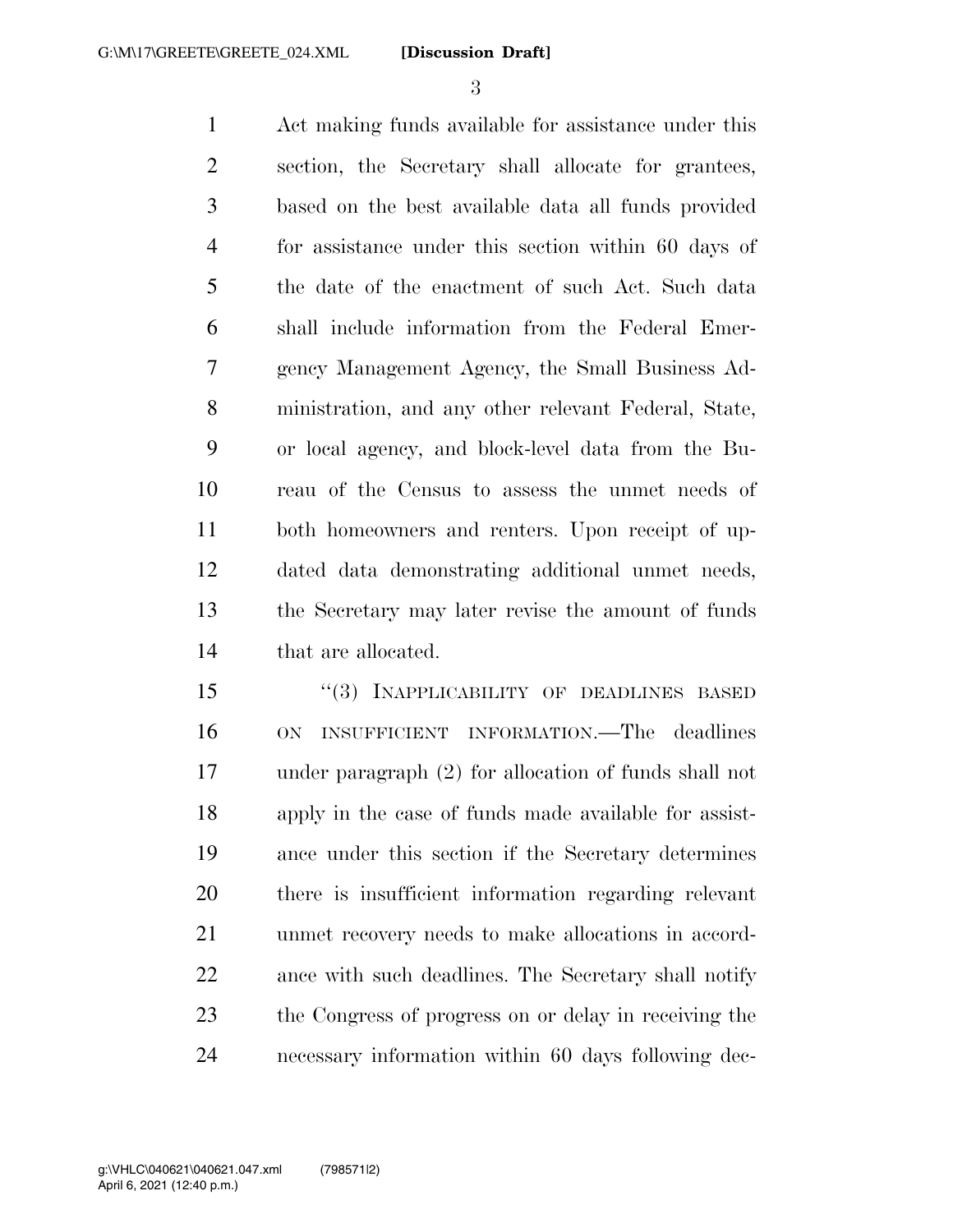| $\mathbf{1}$   | laration of such a major disaster and monthly there- |
|----------------|------------------------------------------------------|
| $\overline{2}$ | after until all necessary information is received.   |
| 3              | (4)<br>OBLIGATION OF AMOUNTS<br>BY<br>SEC-           |
| $\overline{4}$ | RETARY.—Subject to subsection $(c)(1)$ , the Sec-    |
| 5              | retary shall provide for the disbursement of the     |
| 6              | amounts allocated for a grantee, but shall require   |
| 7              | the grantee to be in substantial compliance with the |
| 8              | requirements of this section before each such dis-   |
| 9              | bursement.                                           |
| 10             | "(5) COORDINATION OF DISASTER BENEFITS               |
| 11             | AND DATA WITH OTHER FEDERAL AGENCIES.-               |
| 12             | "(A) COORDINATION OF DATA.-The Sec-                  |
| 13             | retary shall coordinate with other agencies to       |
| 14             | obtain data on recovery needs, including the         |
| 15             | Administrator of the Federal Emergency Man-          |
| 16             | agement Agency and the Administrator of the          |
| 17             | Small Business Administration, and other agen-       |
| 18             | cies when necessary regarding disaster benefits.     |
| 19             | "(B) COORDINATION WITH FEMA.—The                     |
| 20             | Secretary shall share with the Administrator of      |
| 21             | the Federal Emergency Management Agency,             |
| 22             | and make publicly available, all data collected,     |
| 23             | possessed, or analyzed during the course of a        |
| 24             | disaster recovery for which assistance is pro-       |
| 25             | vided under this section including—                  |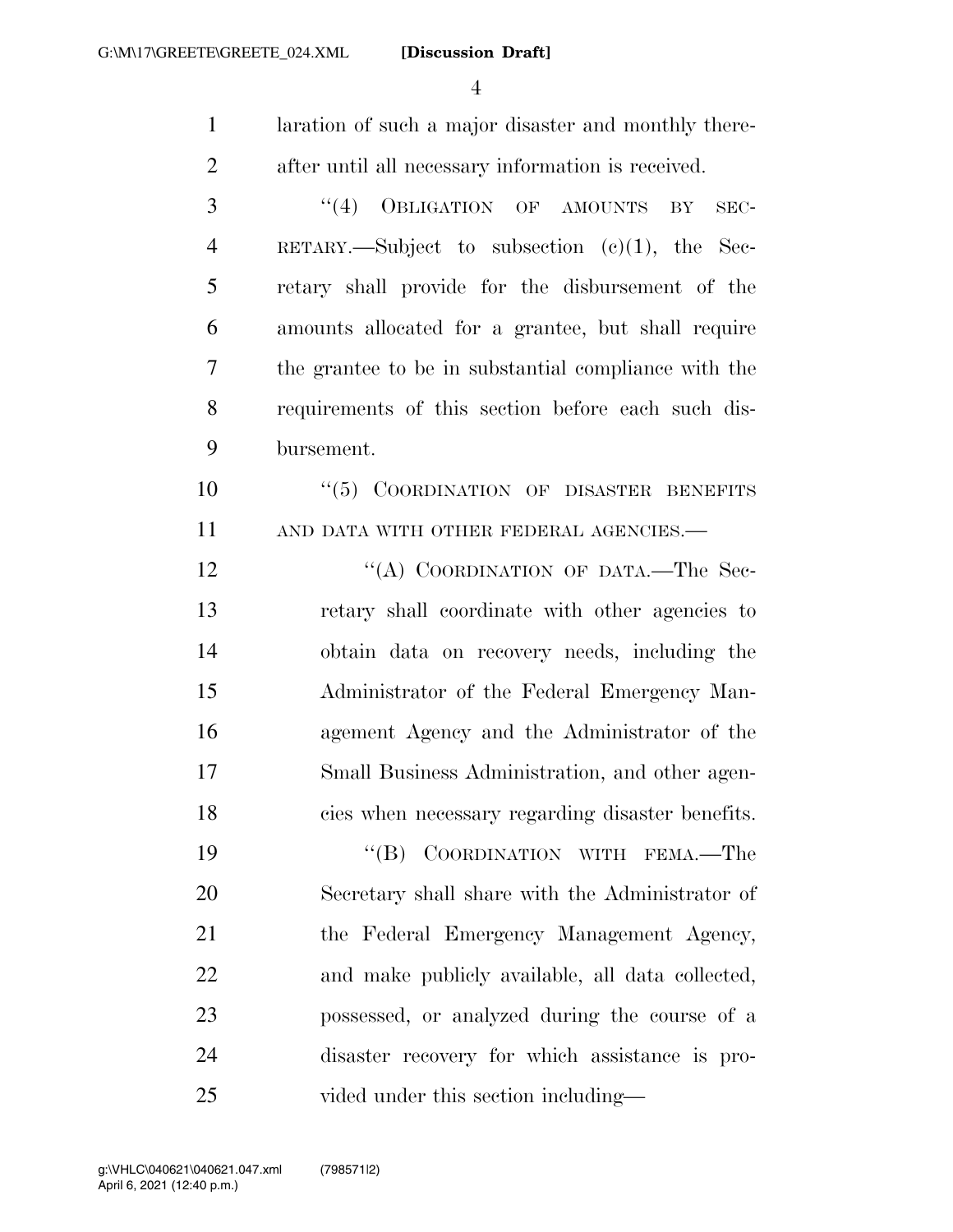1 ''(i) all data on damage caused by the disaster; 3 ''(ii) information on how any Federal assistance provided in connection with the disaster is expended; and ''(iii) information regarding the effect of the disaster on education, transportation capabilities and dependence, housing needs, health care capacity, and displace- ment of persons. 11 ""(C) REQUIREMENTS REGARDING ELIGI-12 BILITY FOR DIRECT ASSISTANCE AND DUPLICA-13 TION OF BENEFITS.— ''(i) COMPLIANCE.—Funds made available for assistance under this sub- section shall be used in accordance with section 312 of the Robert T. Stafford Dis- aster Relief and Emergency Assistance Act (42 U.S.C. 5155), as amended by section 20 1210 of the Disaster Recovery Reform Act of 2018 (division D of Public Law 115– 254), and such rules as may be prescribed under such section. 24 ''(ii) PRIORITY.—Households having

the lowest incomes shall be prioritized for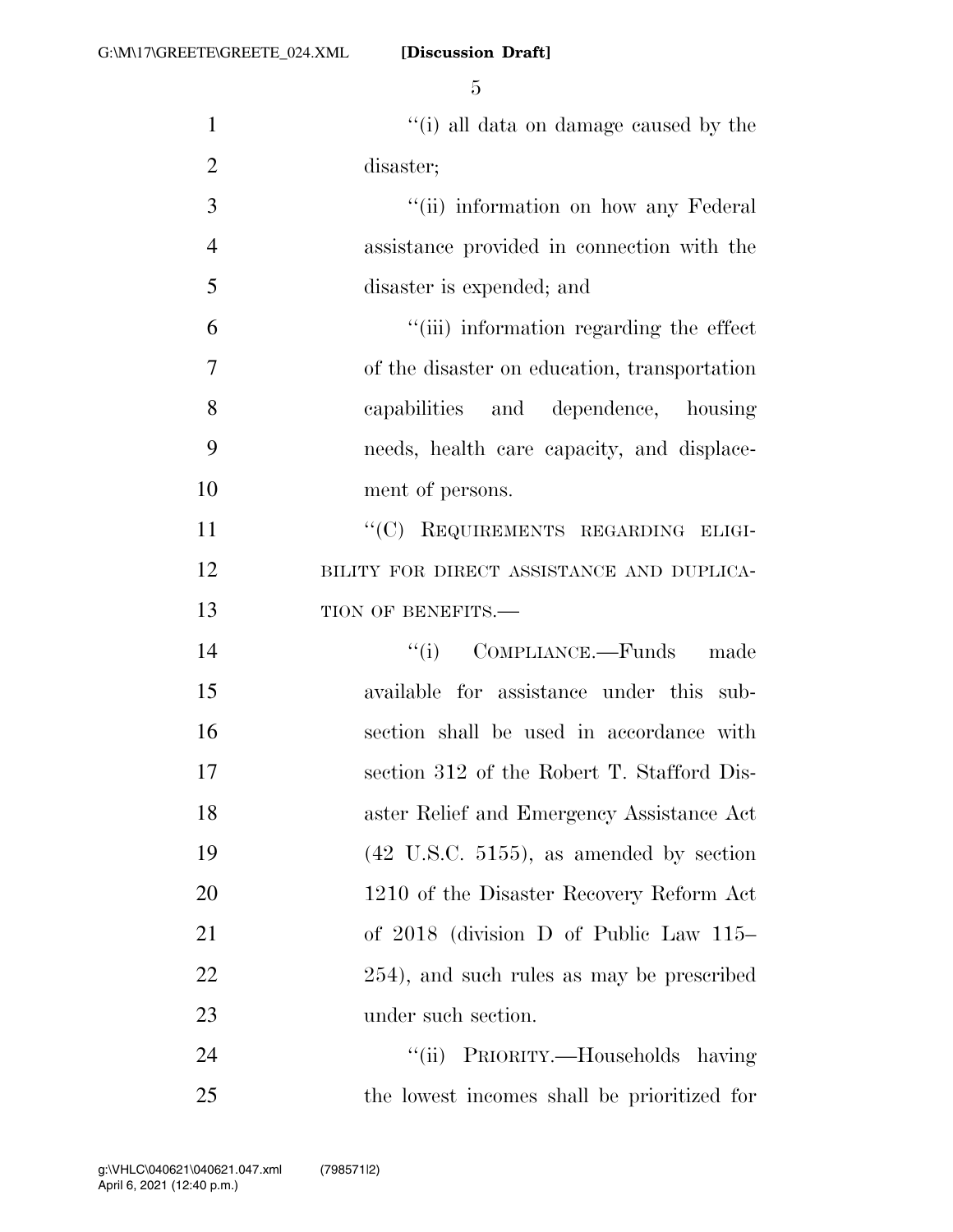assistance under this subsection until all unmet needs are satisfied for families hav- ing an income up to 120 percent of the median for the area.

5 "(D) TREATMENT OF DUPLICATIVE BENE- FITS.—In any case in which a grantee provides assistance that duplicates benefits available to a person for the same purpose from another source, the grantee itself shall either (i) be sub- ject to remedies for noncompliance under sec-11 tion 111, or (ii) bear responsibility for absorb- ing such cost of duplicative benefits and return- ing an amount equal to any duplicative benefits paid to the grantee's funds available for use under this section or to the Community Devel- opment Block Grant Disaster Recovery Reserve Fund under section 124, unless the Secretary issues a public determination by publication in the Federal Register that it is not in the best interest of the Federal Government to pursue 21 such remedies.

22 "'(E) WAIVER OF RECOUPMENT.—A grant- ee of assistance from funds made available for use under this section may request a waiver from the Secretary of any recoupment by the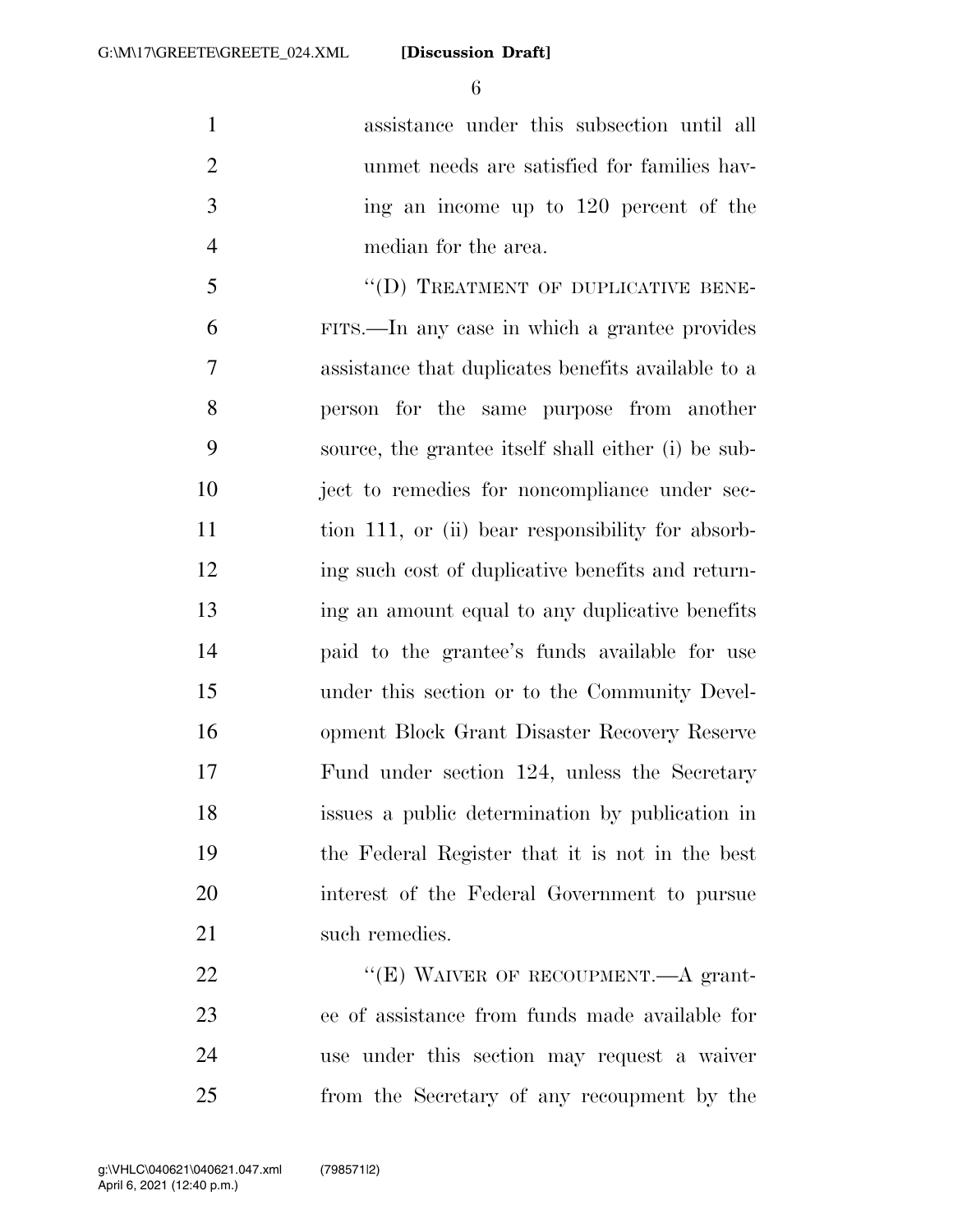Secretary of such funds for amounts owed by persons who have received such assistance from such funds and who have been defrauded, or after receiving assistance, have filed for bank- ruptcy, gone through a foreclosure procedure on property that received such assistance, or are deceased. If the grantee self-certifies to the Sec- retary in such request that it has verified that the individual conditions of each person it is re- questing a waiver for meets one of the condi- tions specified in the preceding sentence, the Secretary may grant such waivers on the basis of grantee self-certification, issue a public de- termination by publication in the Federal Reg- ister that it is not in the best interest of the Federal Government to pursue such recoupment, and may conduct oversight to verify grantee self-certification and subject the grantee to remedies for noncompliance for any amounts that have not met such requirements 21 ""(F) PROTECTION OF PERSONALLY IDEN- TIFIABLE INFORMATION.—In carrying out this paragraph, the Secretary and the grantee shall

take such actions as may be necessary to ensure

that personally identifiable information regard-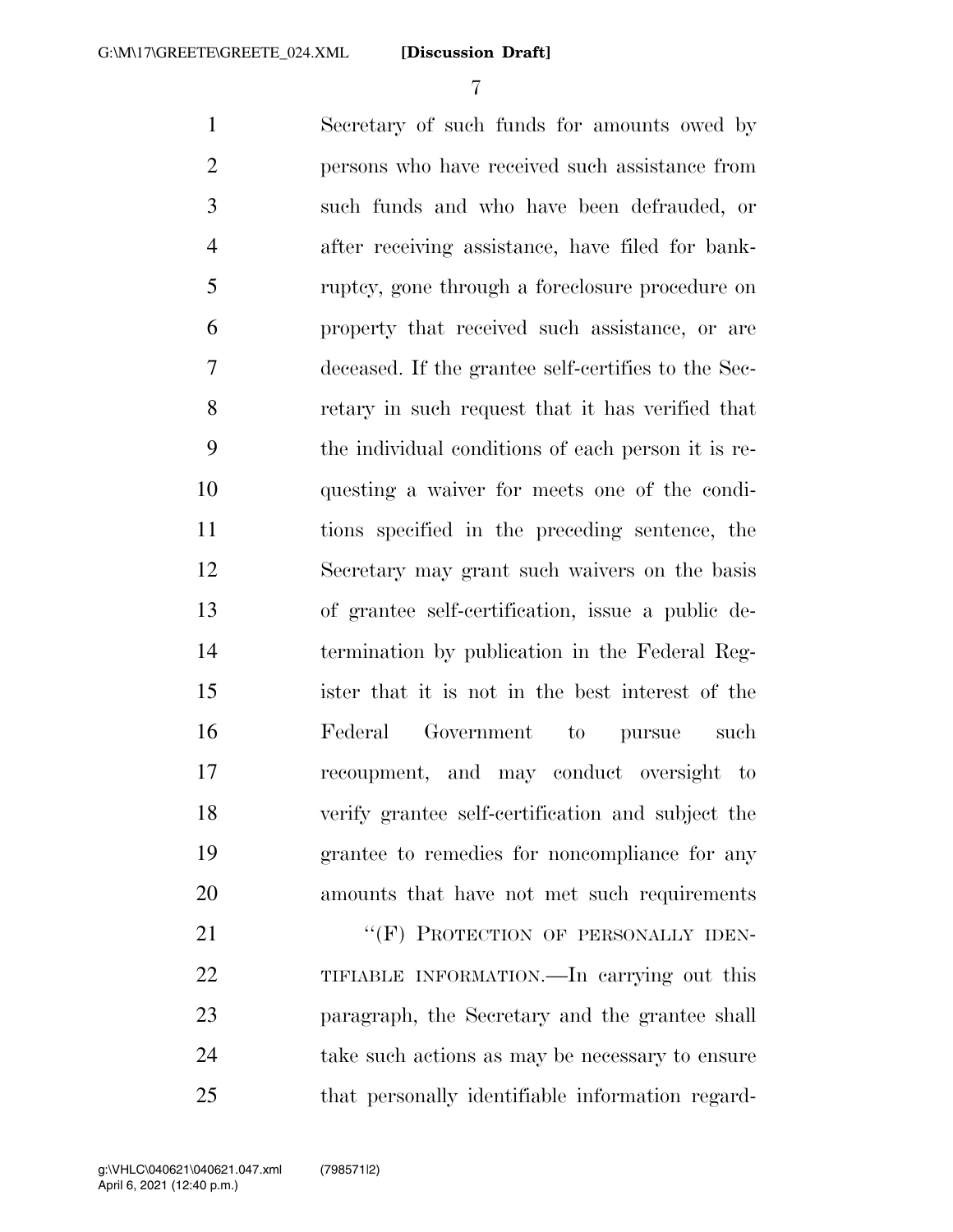1 ing recipients of assistance provided from funds made available for use under this section is not made publicly available by the Department of Housing and Urban Development or any agency with which information is shared pursuant to this paragraph.

7 <sup>"</sup>(c) PLAN FOR USE OF ASSISTANCE.—

8 "(1) REQUIREMENT.—Not later than 90 days after the allocation pursuant to subsection (b)(1) of all of the funds made available by an appropriations Act for assistance under this section and before the Secretary obligates any of such funds for a grantee, the grantee shall submit a plan to the Secretary for approval detailing the proposed use of all funds, which shall include, at a minimum—

 $(4)$  criteria for eligibility for each pro- posed use of funds, including eligibility limits on income and geography, and a description of how each proposed use of such funds will com- ply with all civil rights and fair housing laws and will address unmet needs relating to dis- aster relief, resiliency, long-term recovery, res- toration of infrastructure and housing, mitiga- tion, and economic revitalization in the most impacted and distressed areas, including assist-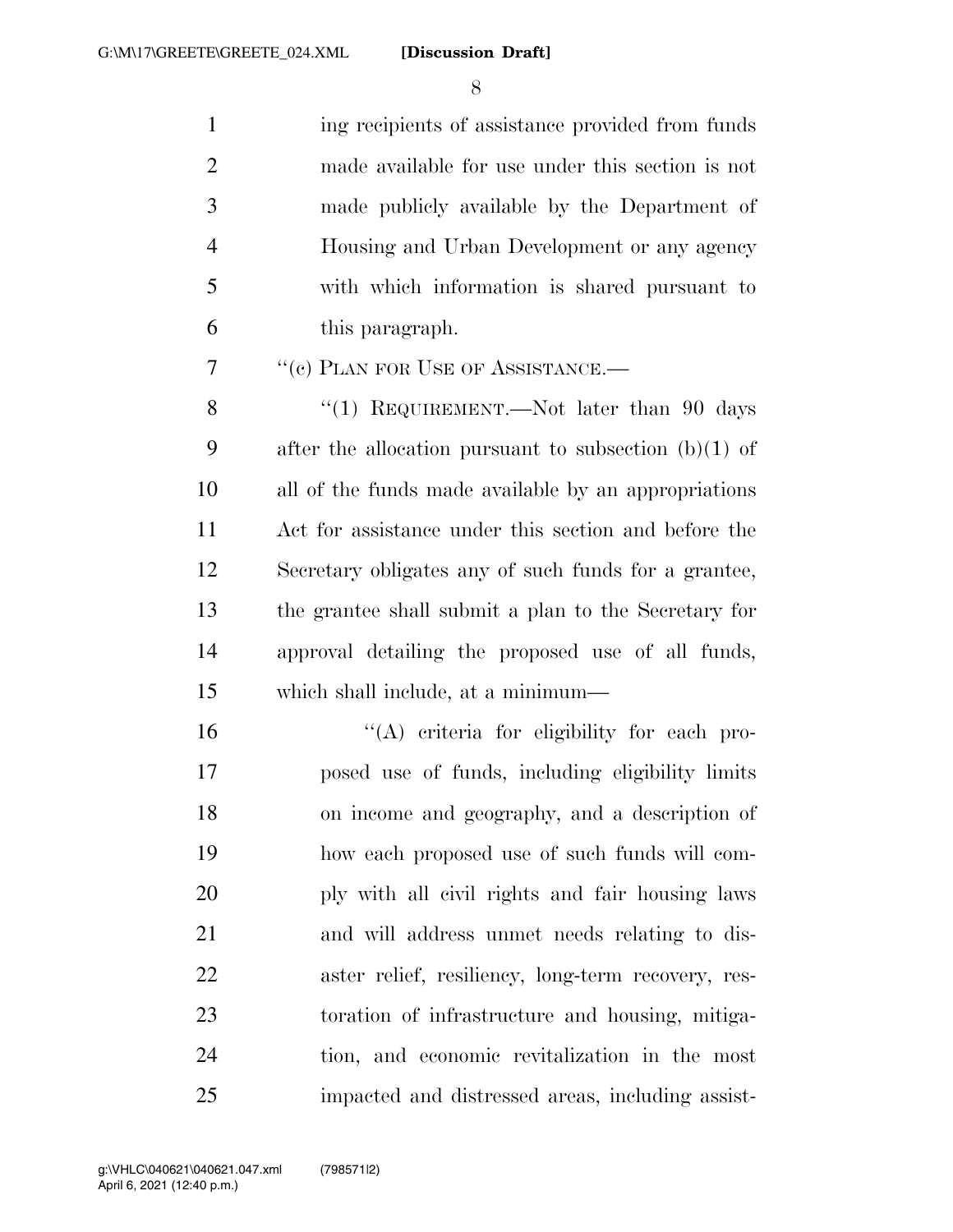ance to impacted households experiencing home- lessness as defined by section 103 of the McKinney-Vento Homeless Assistance Act (42 U.S.C. 11302) or at risk of homelessness as de- fined by section 401 of such Act (42 U.S.C. 6 ;

7 ''(B) an agreement to share data, disaggregated by the smallest census tract, block group, or block possible for the data set, with Federal agencies and other providers of disaster relief, which shall include information the grantee has regarding the matters described 13 in subsection  $(b)(4)(B)$ ;

 ''(C) identification of officials and offices responsible for administering such funds and processes and procedures for identifying and re-covering duplicate benefits;

18 ''(D) a plan for ensuring compliance with the Fair Housing Act, which may include, at the election of the grantee, providing for part- nerships with local fair housing organizations and funding set-aside for local fair housing or- ganizations to handle complaints relating to as- sistance with amounts made available for use under this section; and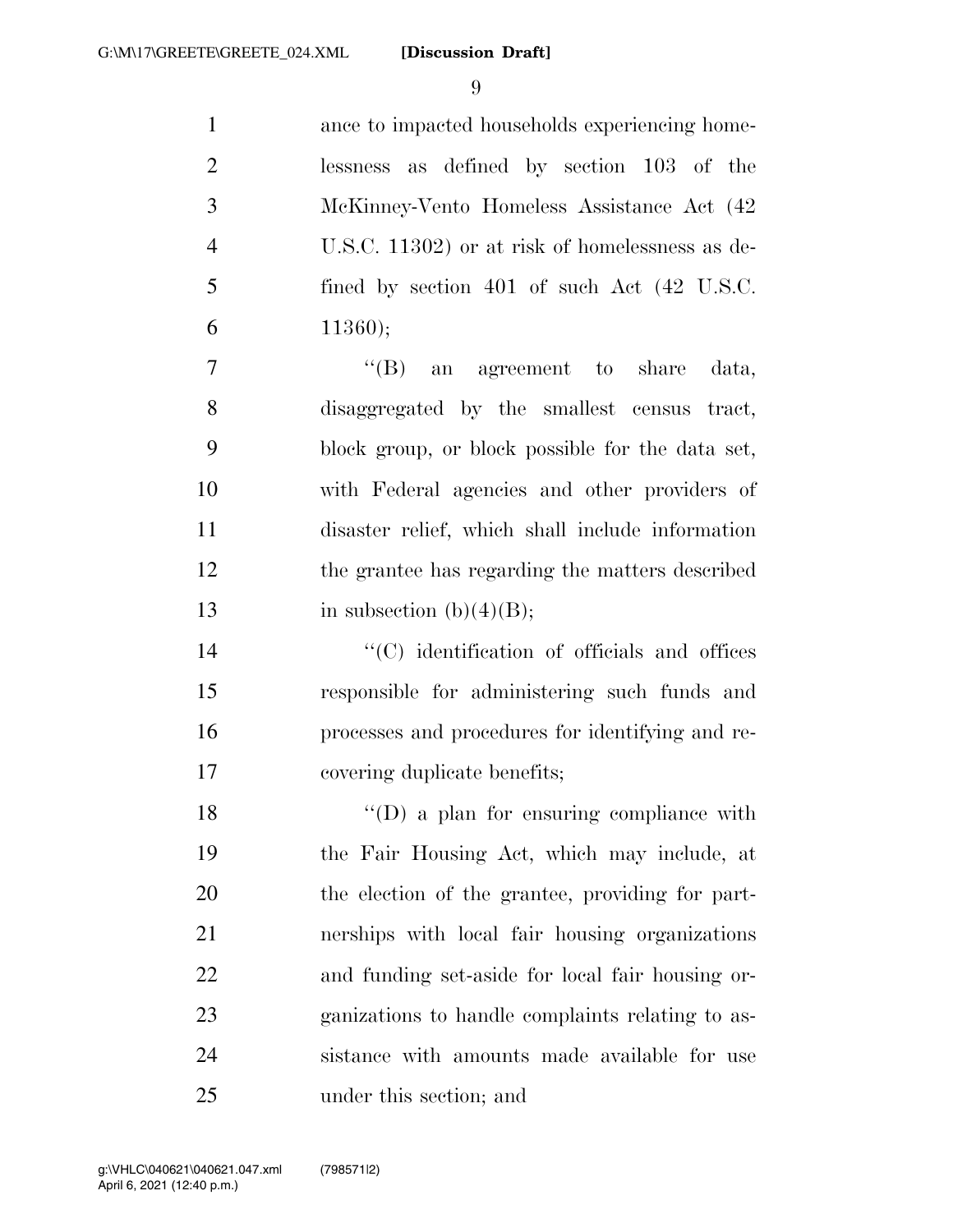''(E) a plan to provide for the delivery of housing counseling services by housing coun- seling agencies approved by the Department of Housing and Urban Development to assist dis- aster-impacted residents in identifying, under- standing, and accessing available Federal as-sistance and other resources.

8 "(2) PARTIAL SUBMISSION; EXTENSION.—Not- withstanding any provision of paragraph (1), a grantee may submit to the Secretary for approval the portions of a plan addressing the use of funds for unmet needs before submitting portions of the plan addressing the use of funds for long-term re- covery and mitigation and may request an extension of the 90-day period under paragraph (1) for sub- mission of such portions addressing long-term recov-ery and mitigation.

18 "(3) APPROVAL.—

19 "(A) IN GENERAL.—The Secretary shall, by regulation, specify criteria for approval of plans under paragraph (1), including approval of substantial amendments to such plans.

23 "'(B) PARTIAL APPROVAL.—The Secretary may approve the portions of a plan addressing the use of funds for unmet needs under para-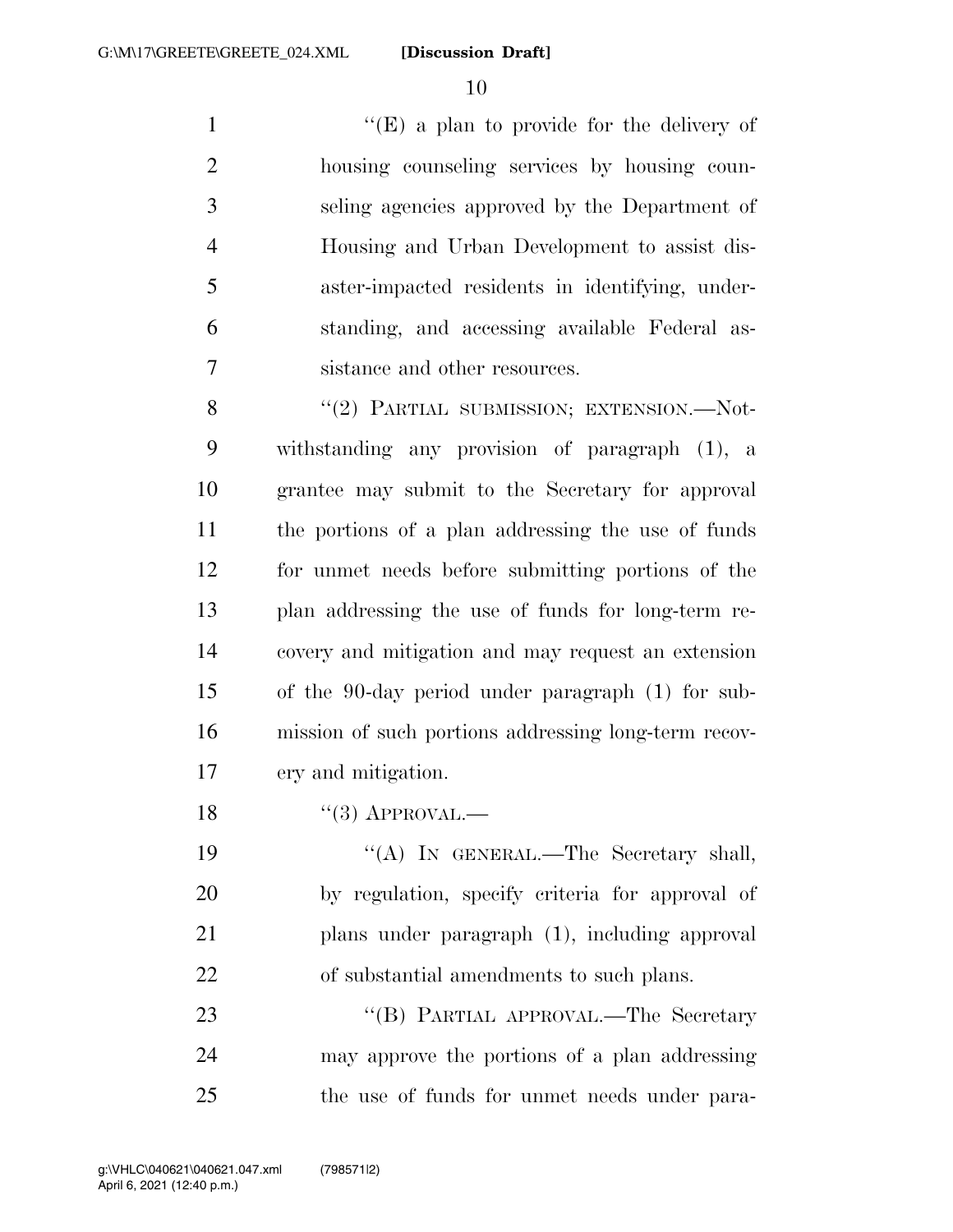| $\mathbf{1}$   | graph (1) before approving portions of the plan               |
|----------------|---------------------------------------------------------------|
| $\overline{2}$ | addressing the use of funds for long-term recov-              |
| 3              | ery and mitigation.                                           |
| $\overline{4}$ | "(4) DISAPPROVAL.—The Secretary shall dis-                    |
| 5              | approve a plan or substantial amendment to a plan             |
| 6              | $if$ —                                                        |
| $\overline{7}$ | $\lq\lq$ the plan or substantial amendment                    |
| 8              | does not meet the approval criteria;                          |
| 9              | "(B) based on damage and unmet needs                          |
| 10             | assessments of the Secretary and the Federal                  |
| 11             | Emergency Management Administration<br>or                     |
| 12             | such other information as may be available, the               |
| 13             | plan or amendment does not address equitable                  |
| 14             | allocation of resources—                                      |
| 15             | "(i) between infrastructure and hous-                         |
| 16             | ing activities; and                                           |
| 17             | "(ii) between homeowners, renters,                            |
| 18             | and persons experiencing homelessness;                        |
| 19             | $\lq\lq$ <sup>*</sup> (C) the plan or amendment does not pro- |
| 20             | vide an adequate plan for ensuring that funding               |
| 21             | provided under this section is used in compli-                |
| 22             | ance with the Fair Housing Act;                               |
| 23             | $\lq\lq$ (D) the plan or amendment does not                   |
| 24             | prioritize the one-for-one replacement, with cost             |
| 25             | adjustment where appropriate, of damaged                      |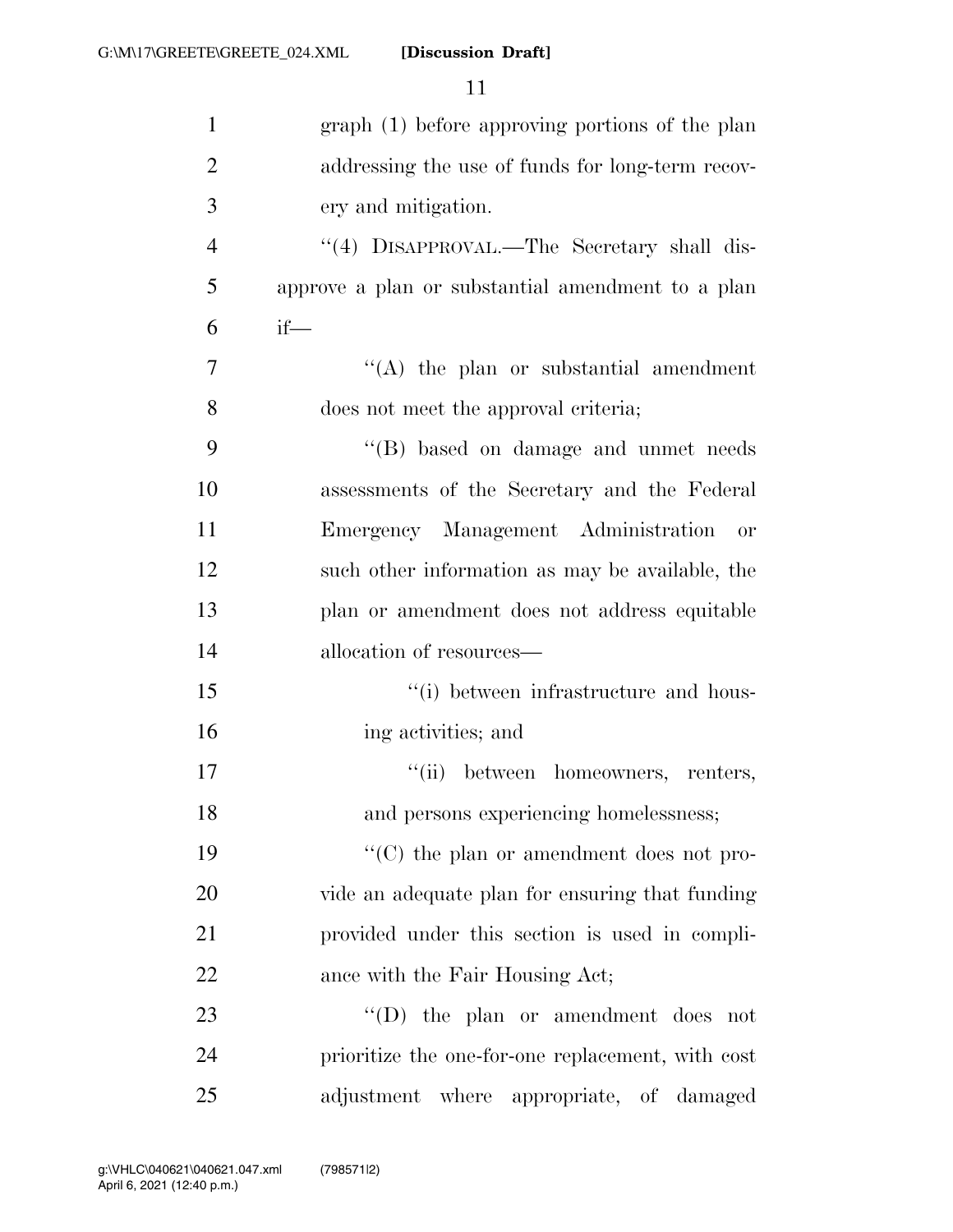| $\mathbf{1}$   | dwelling units in public housing, in projects re- |
|----------------|---------------------------------------------------|
| $\overline{2}$ | ceiving tax credits pursuant to section 42 of the |
| 3              | Internal Revenue Code of 1986, or in projects     |
| $\overline{4}$ | assisted under section 202 of the Housing Act     |
| 5              | of 1959 (12 U.S.C. 1701q), under section 811      |
| 6              | of the Cranston-Gonzalez National Affordable      |
| $\overline{7}$ | Housing Act (42 U.S.C. 8013), under the           |
| 8              | <b>HOME</b><br>Investment Partnerships Act (42)   |
| 9              | U.S.C. 12721 et seq.), under the community        |
| 10             | development block grant program under this        |
| 11             | title, or by the Housing Trust Fund under sec-    |
| 12             | tion 1338 of the Housing and Community De-        |
| 13             | velopment Act of 1992 (12 U.S.C. 4568); or        |
| 14             | " $(E)$ the plan or amendment does not pro-       |
| 15             | vide a process to provide applicants—             |
| 16             | "(i) notice by grantee of applicant's             |
| 17             | right to appeal any adverse action or inac-       |
| 18             | tion;                                             |
| 19             | "(ii) right to full discovery of appli-           |
| 20             | cant's entire application file; and               |
| 21             | "(iii) right to appeal to a court of              |
| 22             | competent jurisdiction in the vicinage of         |
| 23             | the applicant's residence at the time of the      |
| 24             | appeal.                                           |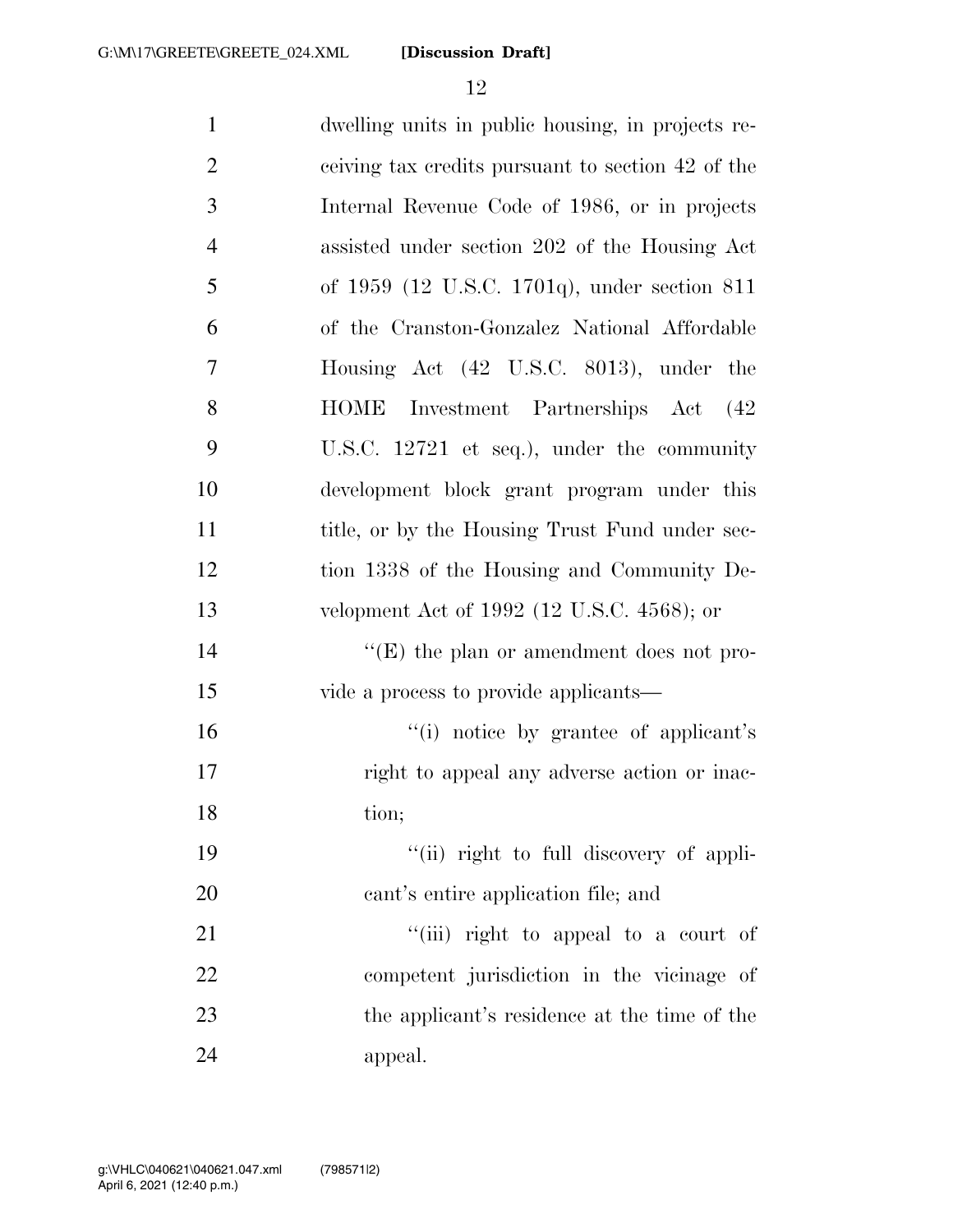| $\mathbf{1}$   | "(5) PUBLIC CONSULTATION.—In developing            |
|----------------|----------------------------------------------------|
| $\overline{2}$ | the plan required under paragraph (1), a grantee   |
| 3              | shall, at a minimum—                               |
| $\overline{4}$ | $\lq\lq$ consult with affected residents, stake-   |
| 5              | holders, local governments, and public housing     |
| 6              | authorities to assess needs;                       |
| 7              | $\lq\lq$ (B) publish the plan in accordance with   |
| 8              | the requirements set forth by the Secretary, in-   |
| 9              | cluding a requirement to prominently post the      |
| 10             | plan on the website of the grantee for not less    |
| 11             | than 14 days;                                      |
| 12             | "(C) ensure equal access for individuals           |
| 13             | with disabilities and individuals with limited     |
| 14             | English proficiency; and                           |
| 15             | "(D) publish the plan in a manner that af-         |
| 16             | fords citizens, affected local governments, and    |
| 17             | other interested parties a reasonable oppor-       |
| 18             | tunity to examine the contents of the plan and     |
| 19             | provide feedback.                                  |
| 20             | "(6) RESUBMISSION.—The Secretary shall per-        |
| 21             | mit a grantee to revise and resubmit a disapproved |
| 22             | plan or plan amendment.                            |
| 23             | $``(7)$ TIMING.—                                   |
| 24             | "(A) IN GENERAL.—The Secretary shall               |
| 25             | approve or disapprove a plan not later than 60     |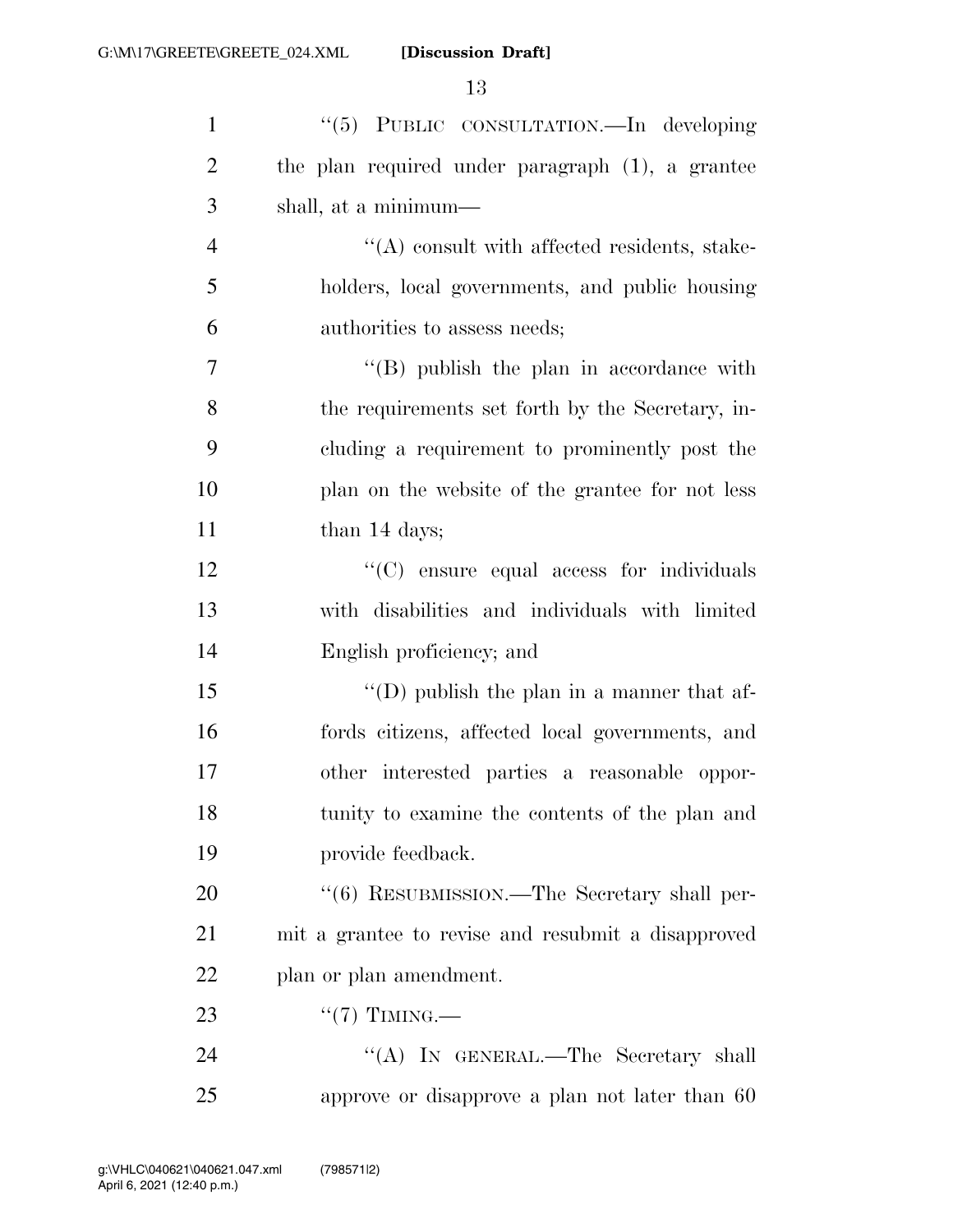days after submission of the plan to the Sec- retary. The Secretary shall immediately notify the applicant of the Secretary's decision.

 ''(B) DISAPPROVAL.—If the Secretary dis- approves a plan, not later than 15 days after such disapproval the Secretary shall inform the applicant in writing of (A) the reasons for dis- approval, and (B) actions that the applicant could take to meet the criteria for approval.

10 "'(C) AMENDMENTS; RESUBMISSION.—The Secretary shall, for a period of not less than 45 days following the date of disapproval, permit amendments to, or the resubmission of, any plan that is disapproved. The Secretary shall approve or disapprove a plan amendment not less than 30 days after receipt of such amend-ments or resubmission.

18 "(D) GRANT AGREEMENTS.—Subject to subsection (b)(3), the Secretary shall ensure that all grant agreements necessary for prompt disbursement of funds allocated to a grantee are executed within 60 days of approval of grantee's plan.

24 "(d) FINANCIAL CONTROLS.—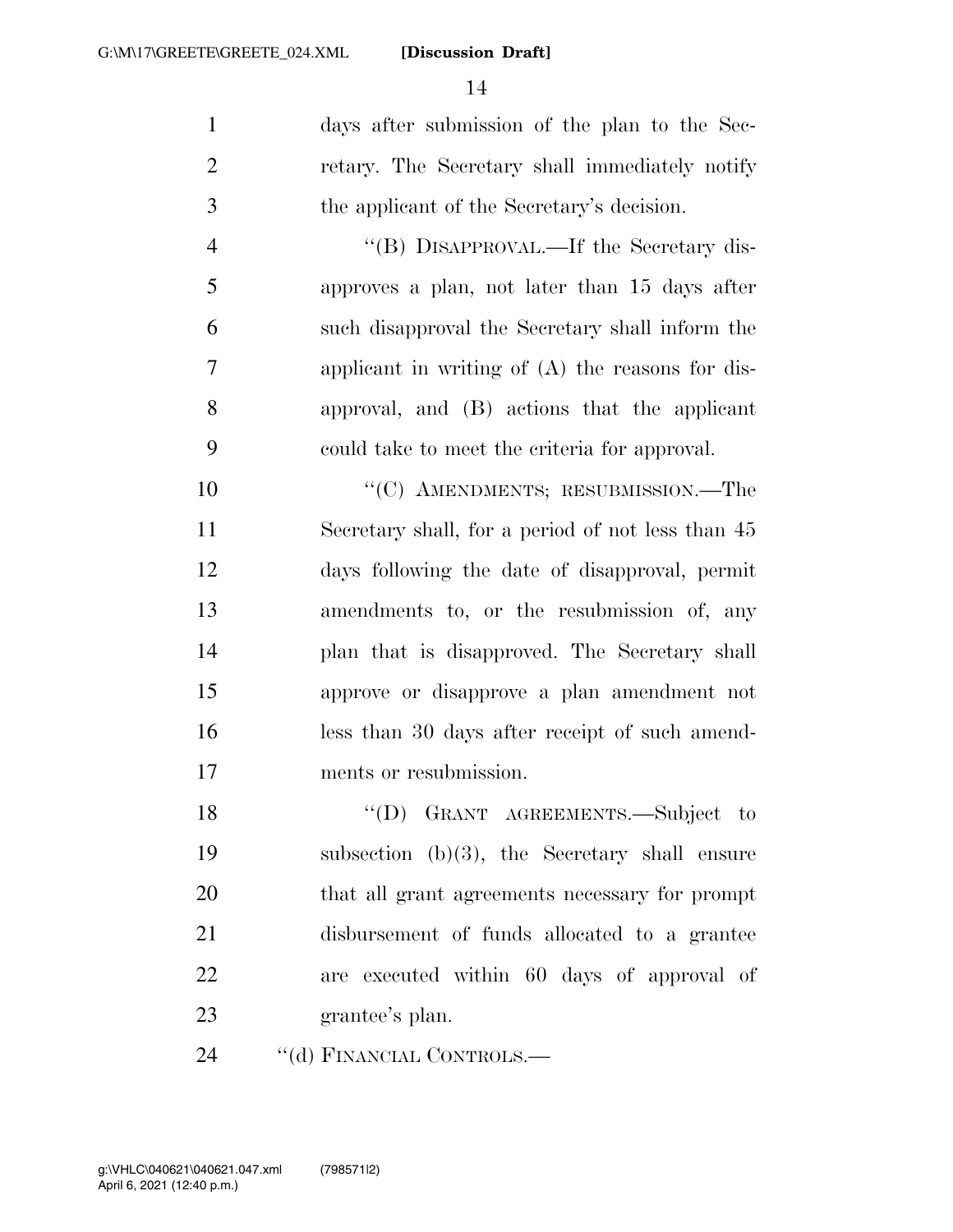1 ''(1) COMPLIANCE SYSTEM.—The Secretary shall develop and maintain a system to ensure that each grantee has and will maintain for the life of the grant— ''(A) proficient financial controls and pro- curement processes; ''(B) adequate procedures to ensure that all eligible families and individuals are approved for assistance with amounts made available for use under this section and that recipients are provided the full amount of assistance for which 12 they are eligible;  $\cdot$  (C) adequate procedures to prevent any duplication of benefits, as defined by section 312 of the Robert T. Stafford Disaster Relief and Emergency Assistance Act (42 U.S.C. 5155), to ensure timely expenditure of funds, and to detect and prevent waste, fraud, and abuse of funds; and  $\text{``(D)}$  adequate procedures to ensure the grantee will maintain comprehensive and pub-22 licly accessible websites that make available in- formation regarding all disaster recovery activi- ties assisted with such funds, which information shall include—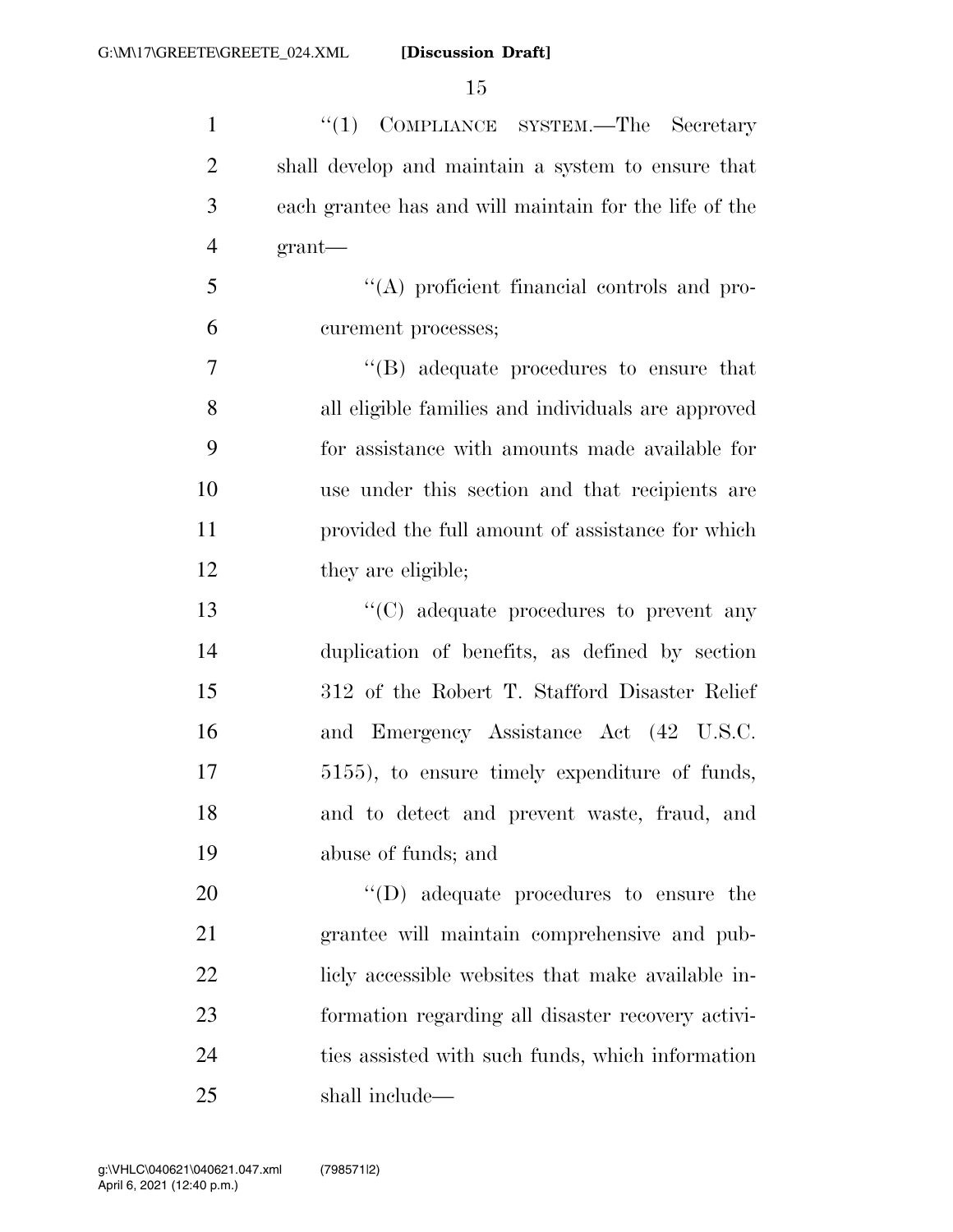| $\mathbf{1}$   | "(i) full and unredacted copies of all              |
|----------------|-----------------------------------------------------|
| $\overline{2}$ | requests for qualification for assistance or        |
| 3              | for procurement with such funds, however            |
| $\overline{4}$ | styled;                                             |
| 5              | "(ii) all responses to such requests,               |
| 6              | subject to redactions necessary to protect          |
| 7              | personal or proprietary data;                       |
| 8              | "(iii) the identity of any entity that              |
| 9              | reviews, evaluates, scores, or otherwise in-        |
| 10             | fluences or determines the disposition of           |
| 11             | such requests;                                      |
| 12             | "(iv) all reports, however styled, con-             |
| 13             | taining the reviewing individual or entity's        |
| 14             | scores, findings, and conclusions regarding         |
| 15             | such requests; and                                  |
| 16             | $f'(v)$ any resulting contract, agree-              |
| 17             | ment, or other disposition of such requests;        |
| 18             | except that such procedures shall ensure            |
| 19             | that personally identifiable information re-        |
| 20             | garding recipients of assistance provided           |
| 21             | from funds made available for use under             |
| 22             | this section shall not be made publicly             |
| 23             | available.                                          |
| 24             | "(2) EVALUATION OF COMPLIANCE.—The Sec-             |
| 25             | retary shall provide, by regulation or guideline, a |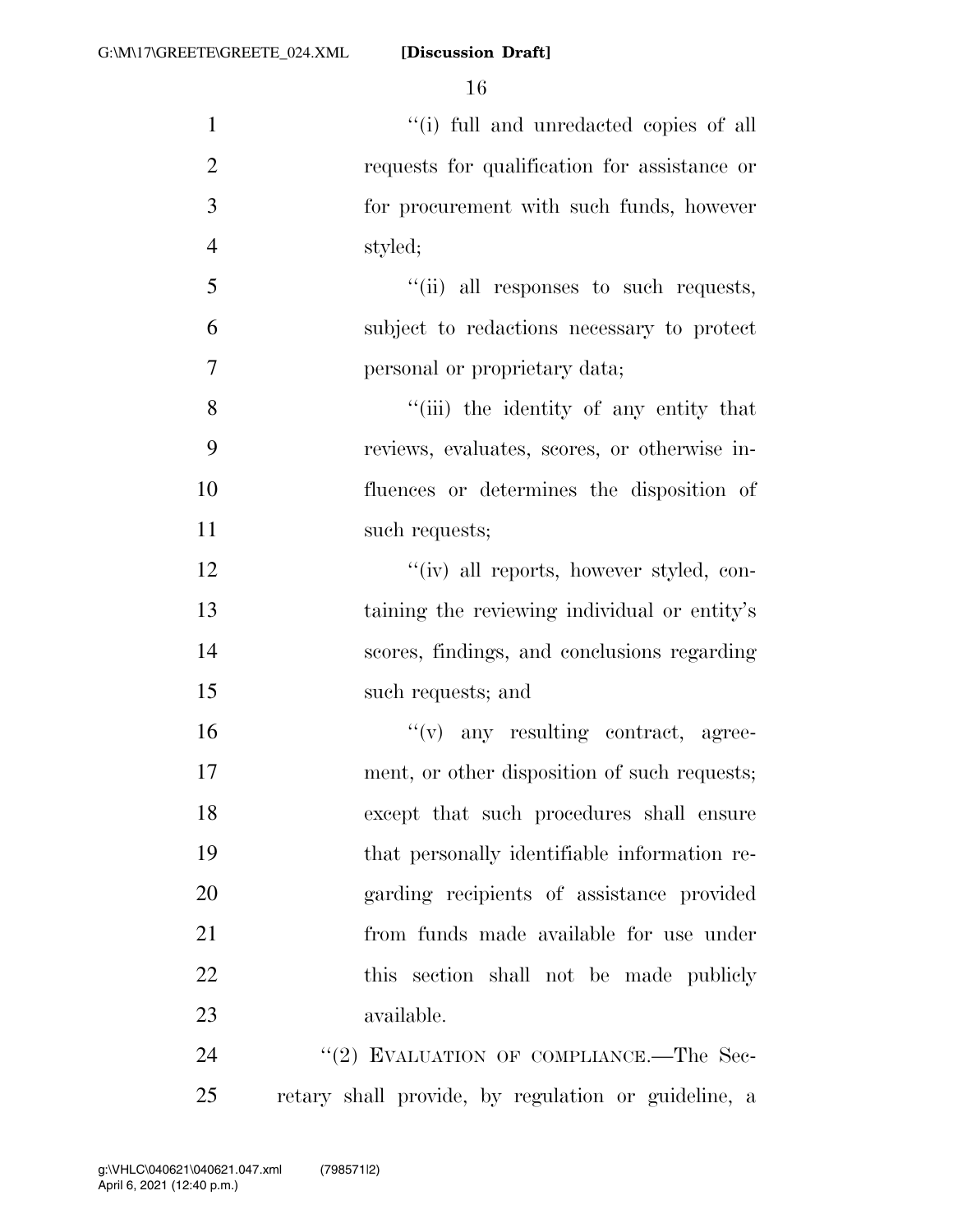method for qualitatively and quantitatively evalu- ating compliance with the requirements under para- graph (1). 4 "(3) CERTIFICATION.—As a condition of mak- ing any grant, the Secretary shall certify in advance that the grantee has in place the processes and pro- cedures required under subparagraphs (A) through 8 (D) of paragraph  $(1)$ . "(e) USE OF FUNDS.— ''(1) ADMINISTRATIVE COSTS.— 11 ""(A) IN GENERAL.—A State, unit of gen- eral local government, or Indian tribe receiving a grant under this section may use not less than 7 percent and not more than 10 percent of the amount of grant funds received, or with- in such other percentage as may be established pursuant to subparagraph (B), for administra- tive costs and shall document the use of funds for such purpose in accordance with such re- quirements as the Secretary shall establish. 21 "(B) DISCRETION TO ESTABLISH SLIDING SCALE.—The Secretary may establish a series of percentage limitations on the amount of grant funds received that may be used by a grantee for administrative costs, but only if—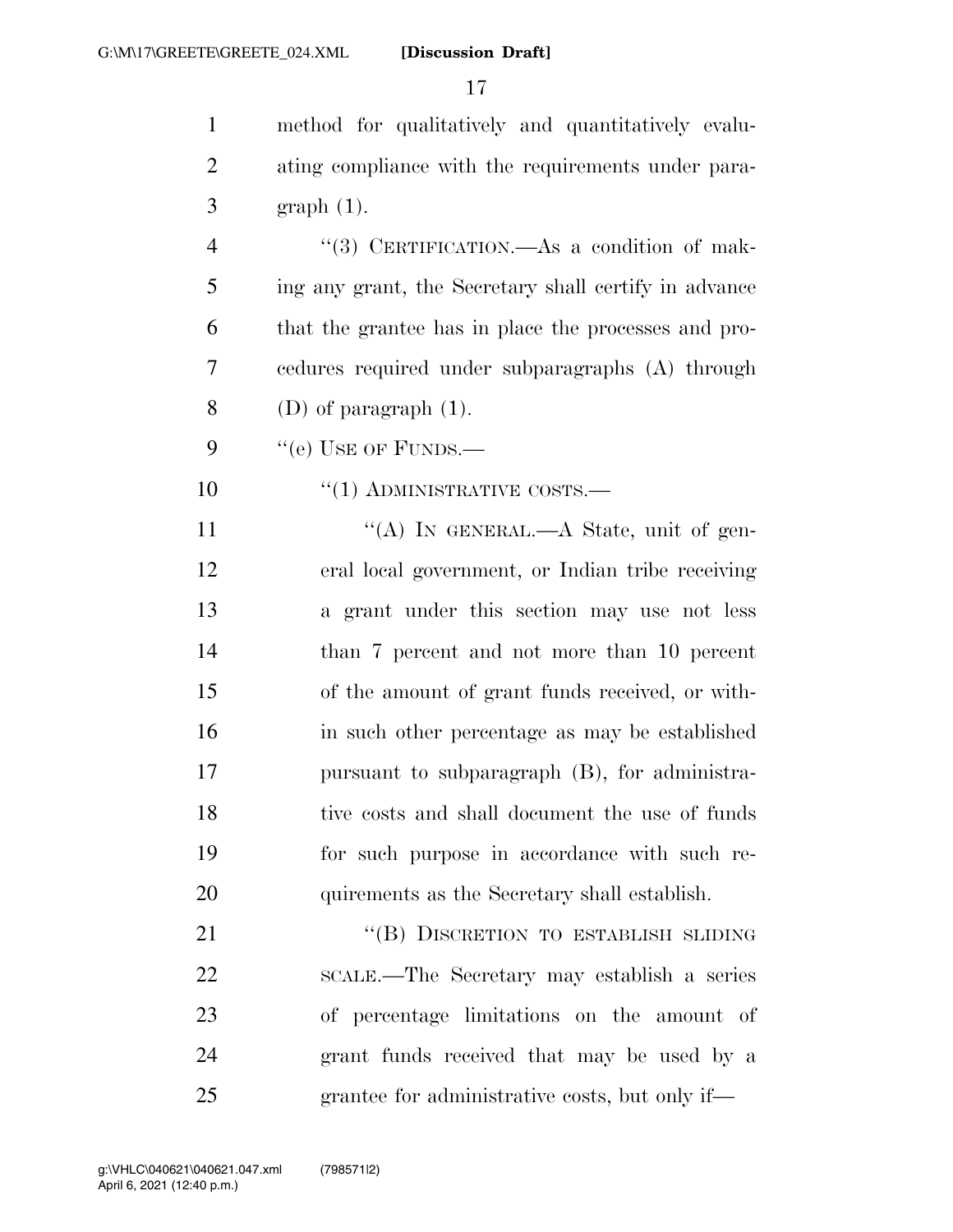| $\mathbf{1}$   | "(i) such percentage limitations are                 |
|----------------|------------------------------------------------------|
| $\overline{2}$ | based on the amount of grant funds re-               |
| 3              | ceived by a grantee;                                 |
| $\overline{4}$ | "(ii) such series provides that the per-             |
| 5              | centage that may be so used is lower for             |
| 6              | grantees receiving a greater amount of               |
| 7              | grant funds and such percentage that may             |
| 8              | be so used is higher for grantees receiving          |
| 9              | a lesser amount of grant funds; and                  |
| 10             | "(iii) in no case may a grantee so use               |
| 11             | more than 10 percent of grant funds re-              |
| 12             | ceived.                                              |
| 13             | "(2) LIMITATIONS ON USE.—Amounts from a              |
| 14             | grant under this section may not be used for activi- |
| 15             | ties-                                                |
| 16             | $\lq\lq$ that are reimbursable, or for which         |
| 17             | funds are made available, by the Federal Emer-       |
| 18             | gency Management Agency, including under the         |
| 19             | Robert T. Stafford Disaster Relief and Emer-         |
| 20             | gency Assistance Act or the National Flood In-       |
| 21             | surance Program; or                                  |
| 22             | "(B) for which funds are made available              |
| 23             | by the Army Corps of Engineers.                      |
| 24             | $\cdot$ (3) HUD ADMINISTRATIVE COSTS.—               |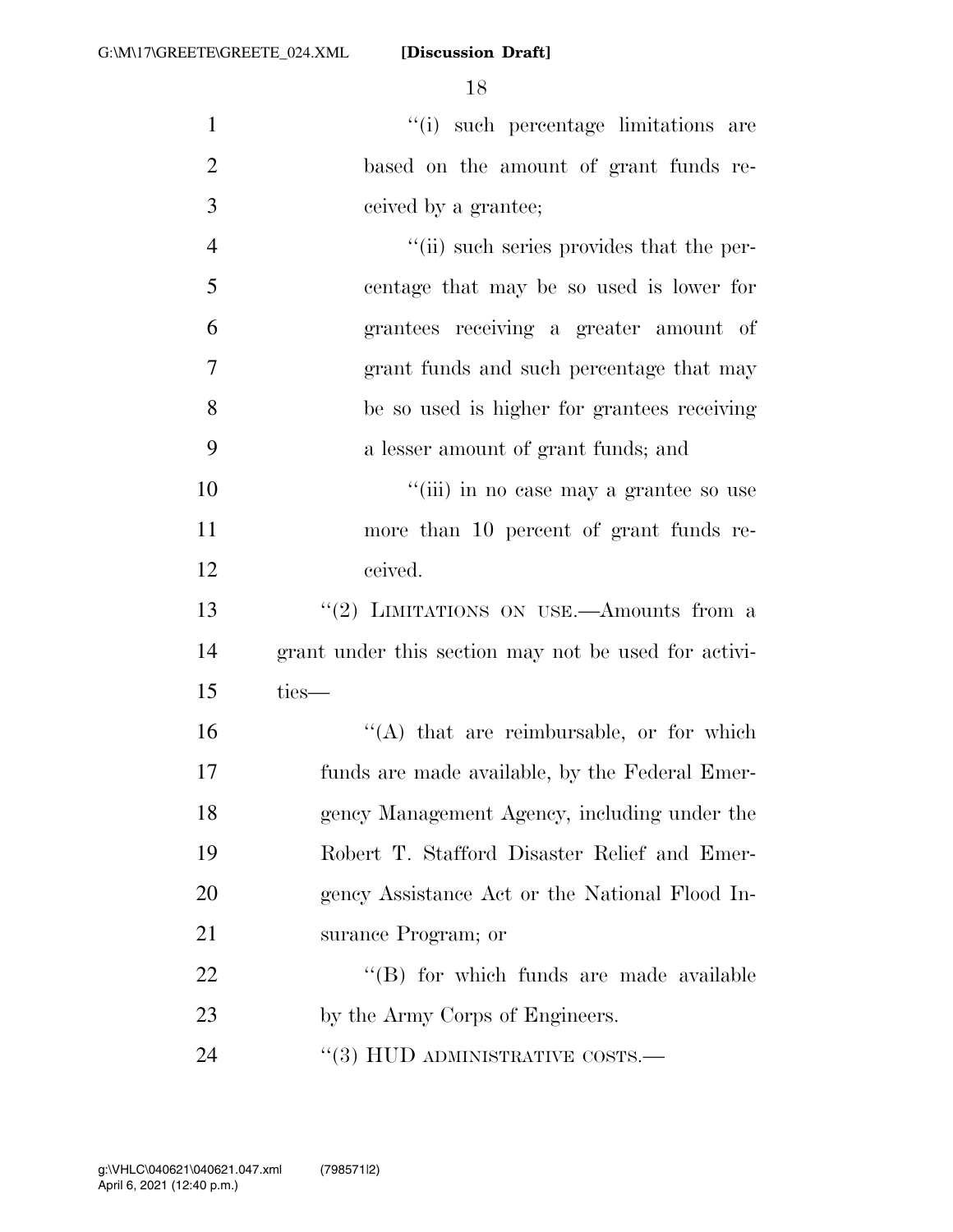| $\mathbf{1}$   | "(A) LIMITATION. - Of any funds made             |
|----------------|--------------------------------------------------|
| $\overline{2}$ | available for use under this section by any sin- |
| 3              | gle appropriations Act, the Secretary may use 1  |
| $\overline{4}$ | percent of any such amount exceeding             |
| 5              | $$1,000,000,000$ for necessary costs, including  |
| 6              | information technology costs, of administering   |
| $\overline{7}$ | and overseeing the obligation and expenditure    |
| 8              | of amounts made available for use under this     |
| 9              | section.                                         |
| 10             | $``$ (B) TRANSFER OF FUNDS.—Any amounts          |
| 11             | made available for use in accordance with sub-   |
| 12             | paragraph $(A)$ —                                |
| 13             | $``(i)$ shall be transferred to the ac-          |
| 14             | count for Program Office Salaries and Ex-        |
| 15             | penses—Community Planning and Devel-             |
| 16             | opment for the Department;                       |
| 17             | "(ii) shall remain available until ex-           |
| 18             | pended; and                                      |
| 19             | "(iii) may be used for administering             |
| 20             | any funds appropriated to the Department         |
| 21             | for any disaster and related purposes in         |
| 22             | any prior or future Act, notwithstanding         |
| 23             | the disaster for which such funds were ap-       |
| 24             | propriated.                                      |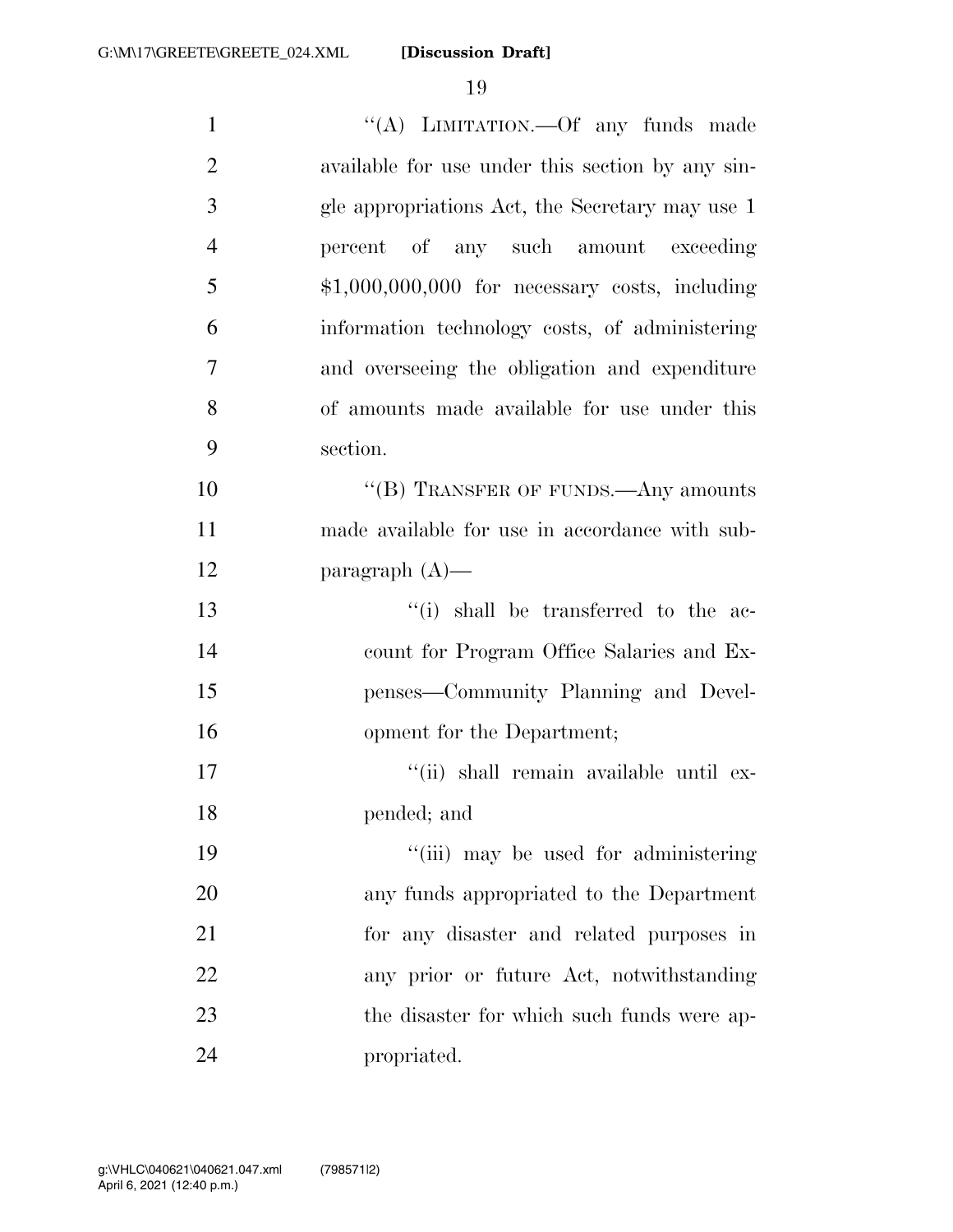1 "(4) INSPECTOR GENERAL. - Of any funds made available for use in accordance with paragraph  $3 \text{ (3)}(A)$ , 15 percent shall be transferred to the Office of the Inspector General for necessary costs of au- dits, reviews, oversight, evaluation, and investiga- tions relating to amounts made available for use under this section.

8 "(5) CAPACITY BUILDING.—Of any funds made available for use under this section, not more than 0.1 percent or \$15,000,000, whichever is less, shall be made available to the Secretary for capacity building and technical assistance, including assist- ance regarding contracting and procurement proc- esses, to support grantees and subgrantees receiving funds under this section.

16 "(6) MITIGATION PLANNING.—

17 ""(A) REQUIREMENT.—The Secretary shall require each grantee to use a fixed percentage of any grant funds for comprehensive mitiga-20 tion planning.

21 ''(B) AMOUNT.—Such fixed percentage shall not be less than 15 percent, except that the Secretary may by regulation establish a lower percentage for grantees receiving a grant exceeding \$1,000,000,000.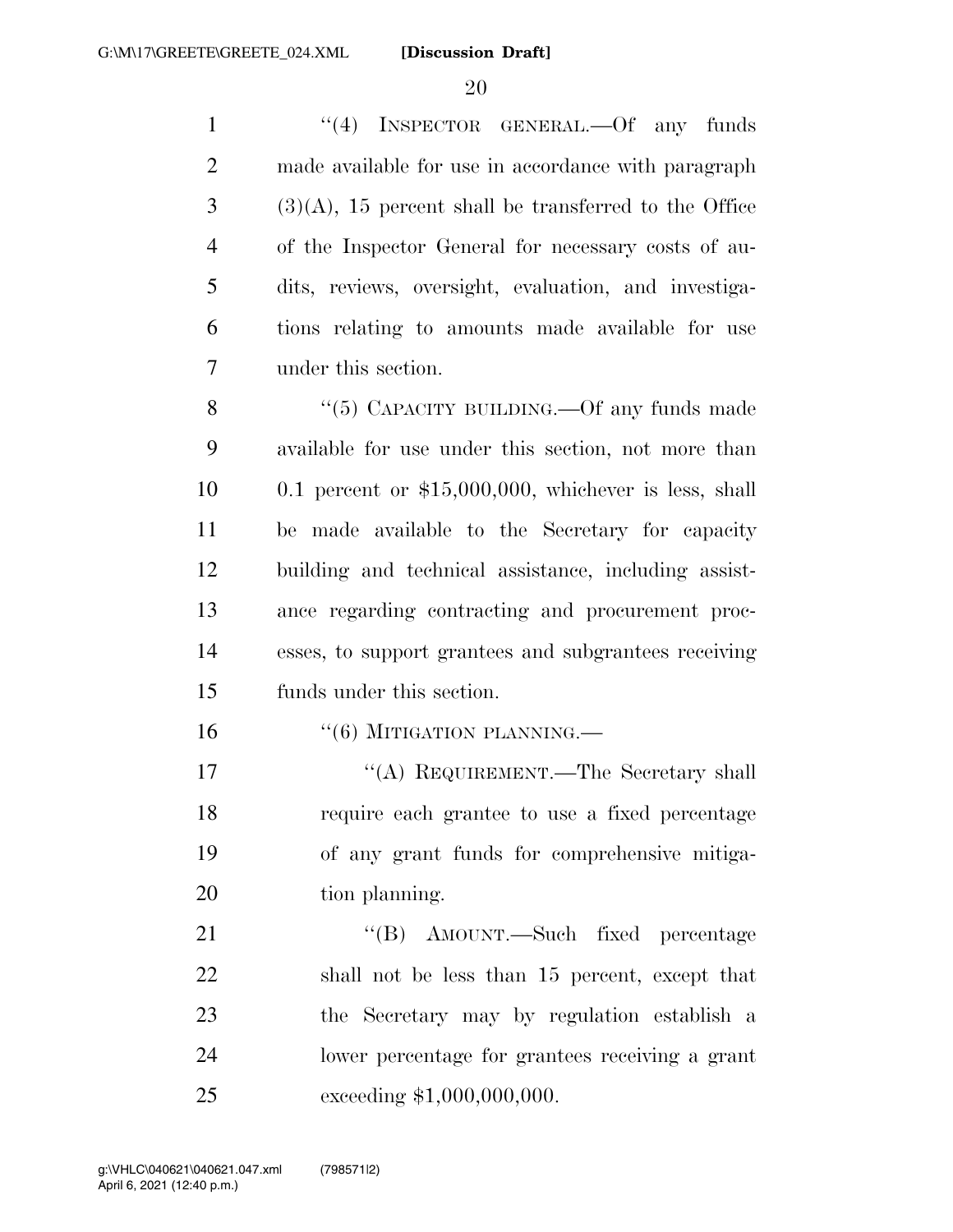''(C) COORDINATION.—Each grantee shall ensure that such comprehensive mitigation plans are coordinated and aligned with existing comprehensive, land use, transportation, and economic development plans, and specifically analyze multiple types of hazard exposures and risks. Each grantee shall coordinate and align such mitigation planning with other mitigation projects funded by the Federal Emergency Management Agency, the Army Corps of Engi- neers, the Forest Service, and other agencies as appropriate. 13 "'(D) USE OF FUNDS.—Such funds may be used for the purchase of data and development or updating of risk mapping for all relevant hazards. ''(E) PRIORITY.—Grantees shall prioritize the expenditure of mitigation dollars for pro-grams and projects primarily benefitting per-

sons of low and moderate income with the

greatest risk of harm from natural hazards.

22 "(7) BUILDING SAFETY.—

23 "(A) IN GENERAL.—After consultation with the Administrator of the Federal Emer-gency Management Agency, the Secretary shall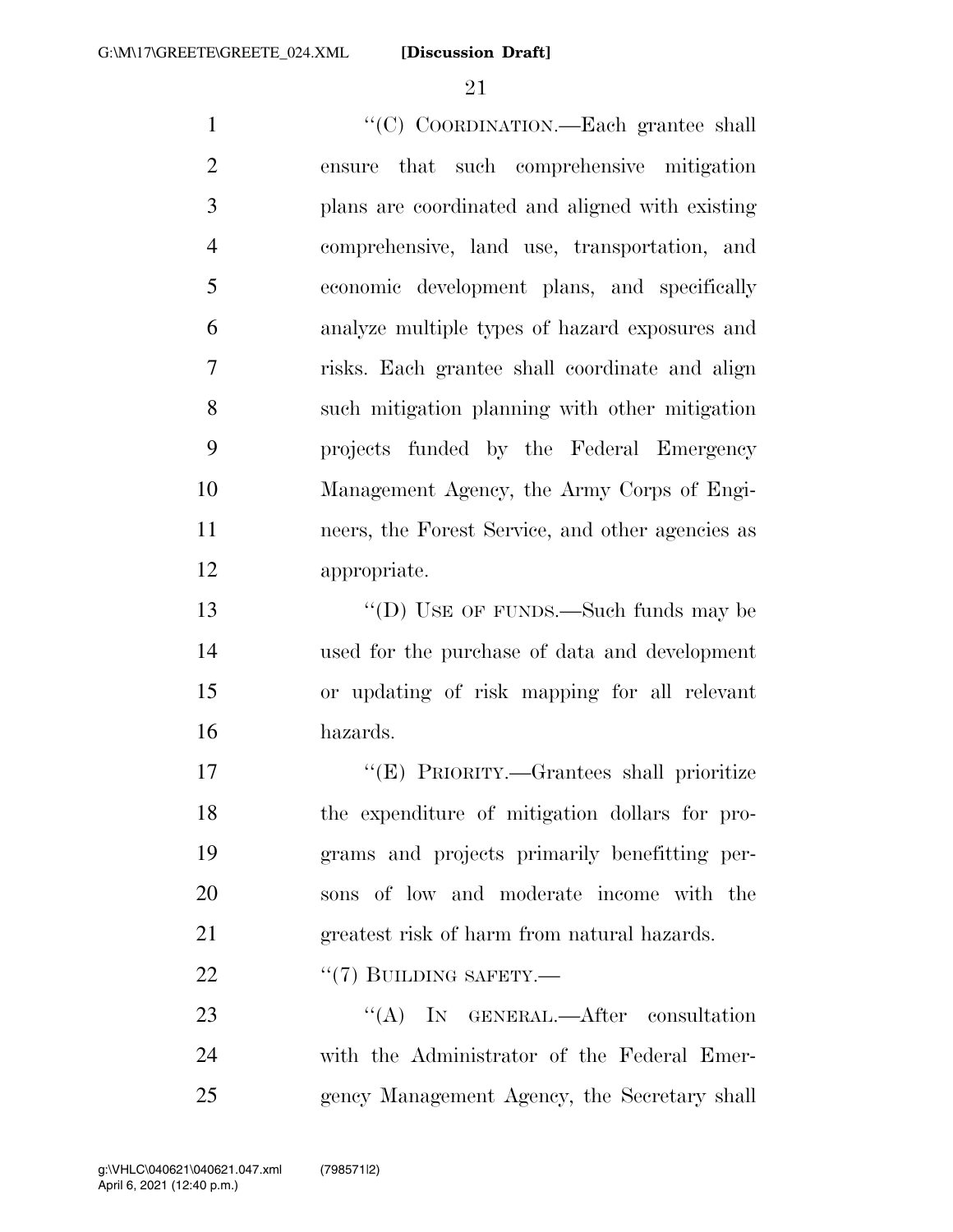provide that no funds made available under this section shall be used for installation, substantial rehabilitation, reconstruction, or new construc- tion of infrastructure or residential, commercial, or public buildings in hazard-prone areas, un- less construction complies with paragraph (8) and with the latest published editions of rel- evant national consensus-based codes, and spec- ifications and standards referenced therein, ex- cept that nothing in this section shall be con- strued to prohibit a grantee from requiring higher standards. ''(B) SAVINGS PROVISION.—Nothing in subparagraph (A) shall be construed as a re- quirement for a grantee to adopt the latest pub- lished editions of relevant national consensus- based codes, specifications, and standards. 18 "'(C) COMPLIANCE.—Compliance with this paragraph may be certified by a registered de- sign professional. 21 "'(D) DEFINITIONS.—For purposes of this paragraph, the following definitions shall apply: 23 ''(i) HAZARD-PRONE AREAS.—The term 'hazard-prone areas' means areas

identified by the Secretary, in consultation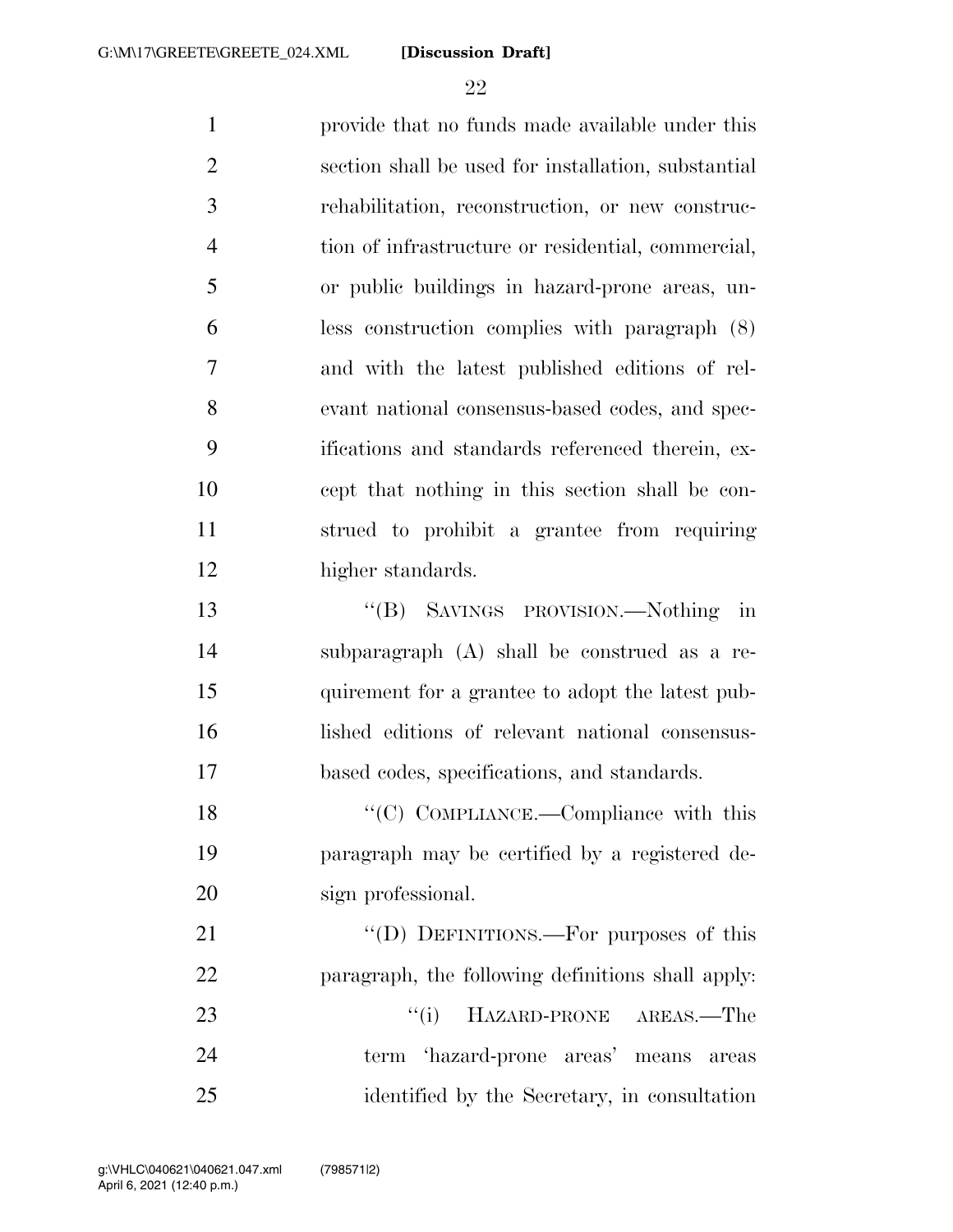with the Administrator, at risk from nat- ural hazards that threaten property dam- age or health, safety, and welfare, such as floods (including special flood hazard areas), wildfires (including Wildland-Urban Interface areas), earthquakes, tornados, and high winds. The Secretary may con- sider future risks and the likelihood such risks may pose to protecting property and health, safety, and general welfare when making the determination of or modifica-12 tion to hazard-prone areas. 13 "(ii) LATEST PUBLISHED EDITIONS.— The term 'latest published editions' means, with respect to relevant national con-sensus-based codes, and specifications and

 standards referenced therein, the two most recent published editions, including, if any, amendments made by State, local, tribal, or territorial governments during the adop- tion process, that incorporate the latest natural hazard-resistant designs and estab- lish criteria for the design, construction, and maintenance of structures and facili-ties that may be eligible for assistance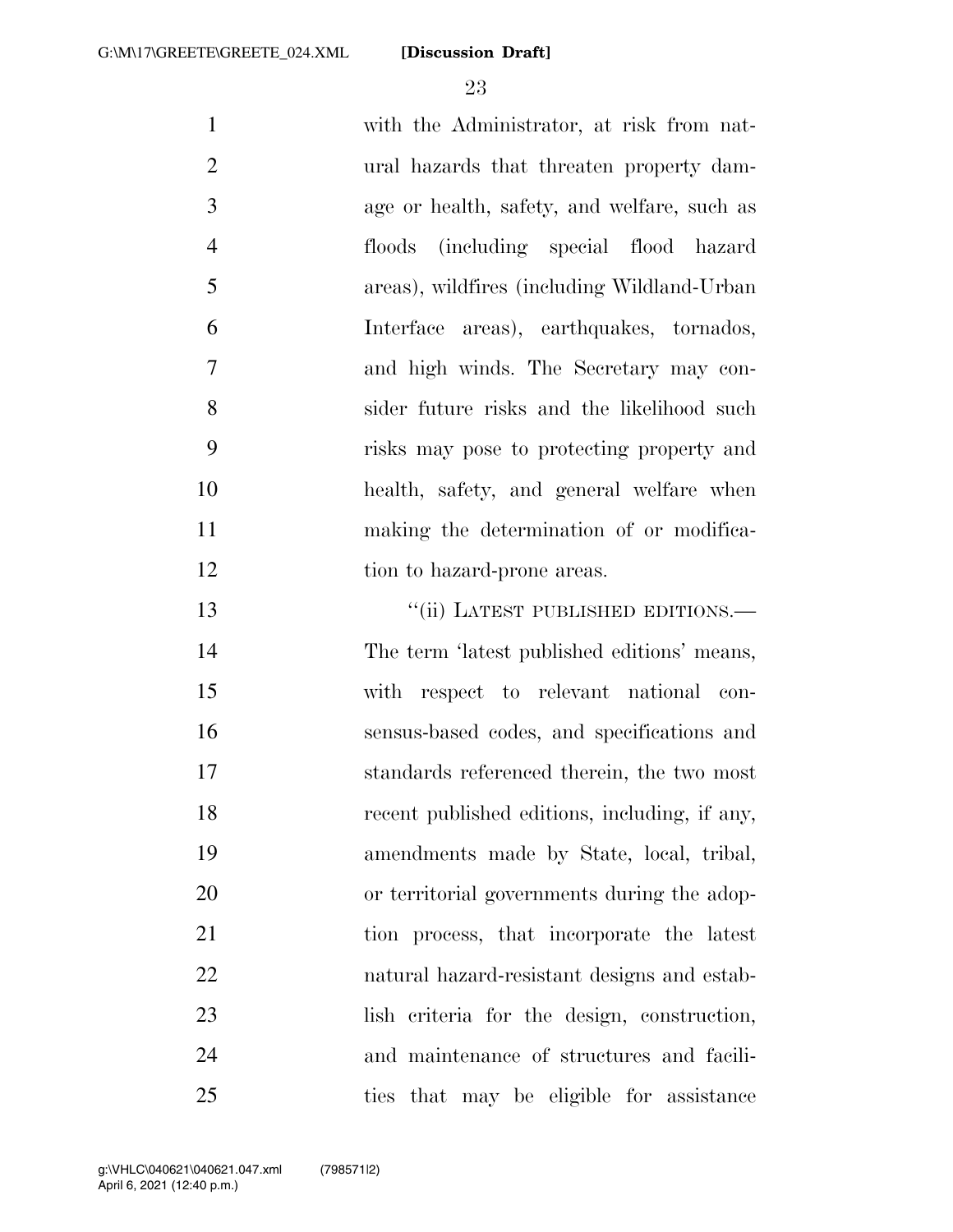under this section for the purposes of pro- tecting the health, safety, and general wel- fare of a buildings's users against disas-ters.

''(8) FLOOD RISK MITIGATION.—

 ''(A) REQUIREMENTS.—Subject to sub- paragraph (B), the Secretary shall require that any structure that is located in an area having special flood hazards and that is newly con- structed, for which substantial damage is re- paired, or that is substantially improved, using amounts made available under this section, shall be elevated with the lowest floor, including the basement, at least two feet above the base flood level, except that critical facilities, includ- ing hospitals, nursing homes, and other public facilities providing social and economic lifelines, as defined by the Secretary, shall be elevated at least 3 feet above the base flood elevation (or higher if required under paragraph (7)).

21 "(B) ALTERNATIVE MITIGATION.—In the case of existing structures consisting of multi- family housing and row houses, the Secretary shall seek consultation with the Administrator of the Federal Emergency Management Agency,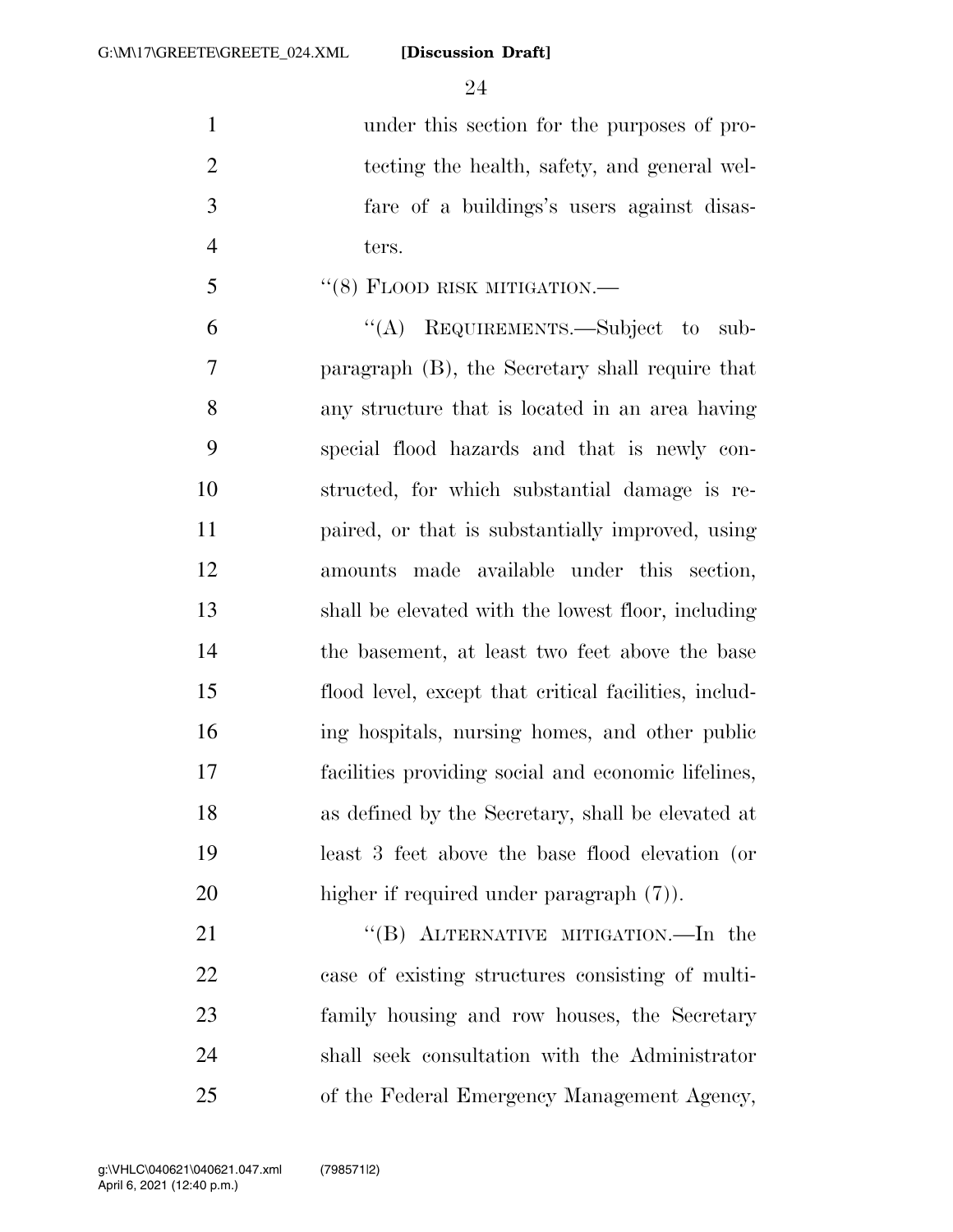shall provide for alternative forms of mitigation (apart from elevation), and shall exempt from the requirement under subparagraph (A) any such structure that meets the standards for such an alternative form of mitigation.

6 "(C) DEFINITIONS.—For purposes of sub- paragraph (A), the terms 'area having special flood hazards', 'newly constructed', 'substantial damage', 'substantial improvement', and 'base flood level' have the same meanings as under the Flood Disaster Protection Act of 1973 and 12 the National Flood Insurance Act of 1968 (42) 13 U.S.C. 4001 et seq.).

 ''(f) ADMINISTRATION.—In administering any amounts made available for assistance under this section, the Secretary—

 $\frac{17}{2}$  ''(1) may not allow a grantee to use any such amounts for any purpose other than the purpose ap- proved by the Secretary in the plan or amended plan submitted under subsection (c)(1) to the Secretary 21 for use of such amounts:

22  $\frac{1}{2}$   $\frac{1}{2}$  may not permit a grantee to amend a plan to retroactively approve a beneficiary's use of funds for an eligible activity other than an activity for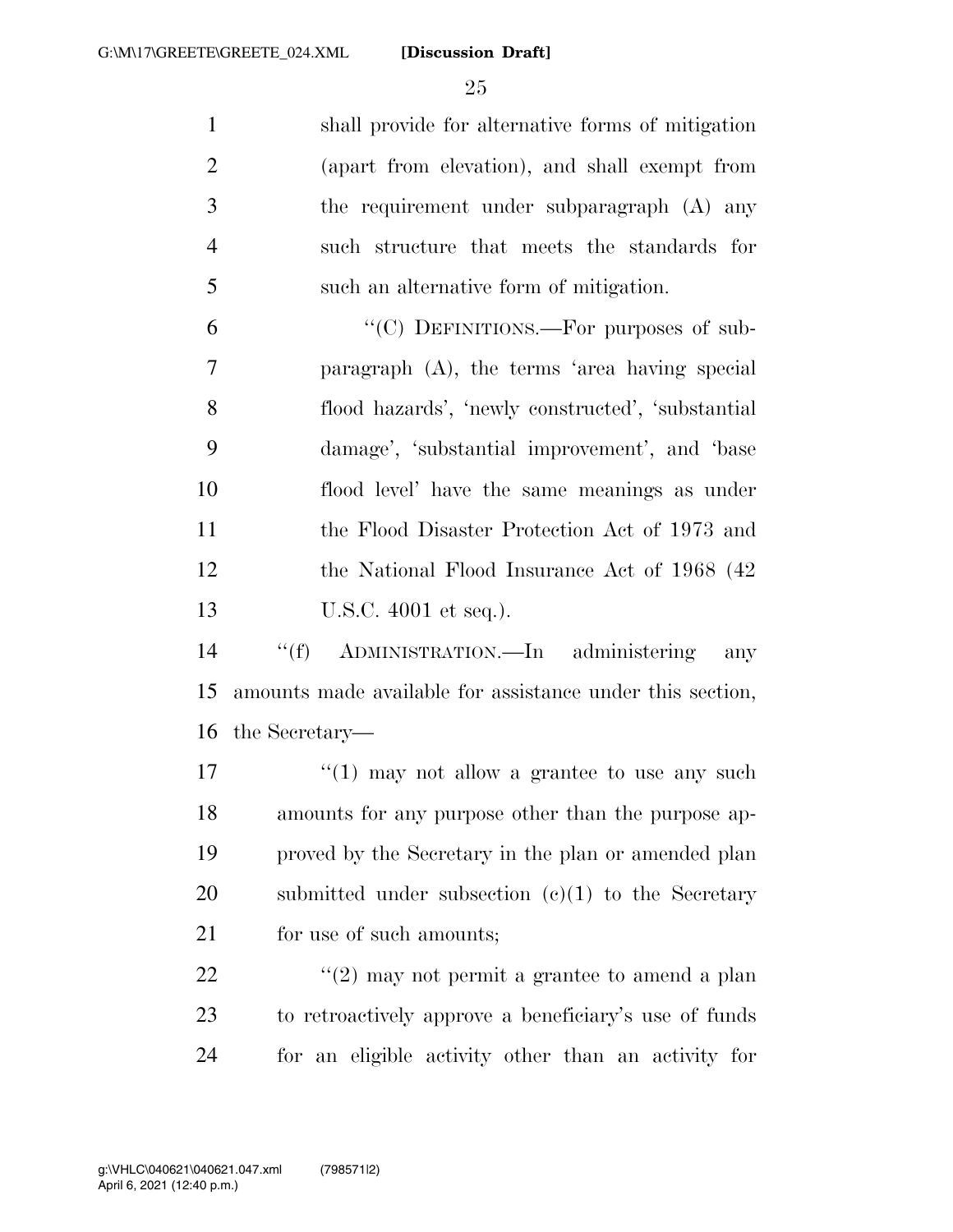which the funds were originally approved in the plan; and

 ''(3) shall prohibit a grantee from delegating, by contract or otherwise, the responsibility for inher-ent government functions.

 "(g) TRAINING FOR GRANT MANAGEMENT FOR SUB- GRANTEES.—The Secretary shall require each grantee to provide ongoing training to all staff and subgrantees.

9 "(h) PROCUREMENT PROCESSES AND PROCEDURES FOR GRANTEES.—

11 "(1) GRANTEE PROCESSES AND PROCE- DURES.—In procuring property or services to be paid for in whole or in part with amounts from a grant under this section, a grantee shall—

15 "(A) follow its own procurement processes and procedures, but only if the Secretary makes a determination that such processes and proce- dures comply with the requirements under paragraph (2); or

20  $\text{``(B) }$  comply with such processes and pro- cedures as the Secretary shall, by regulation, establish for purposes of this section.

23 "(2) REQUIREMENTS.—The requirements under this paragraph with respect to the procurement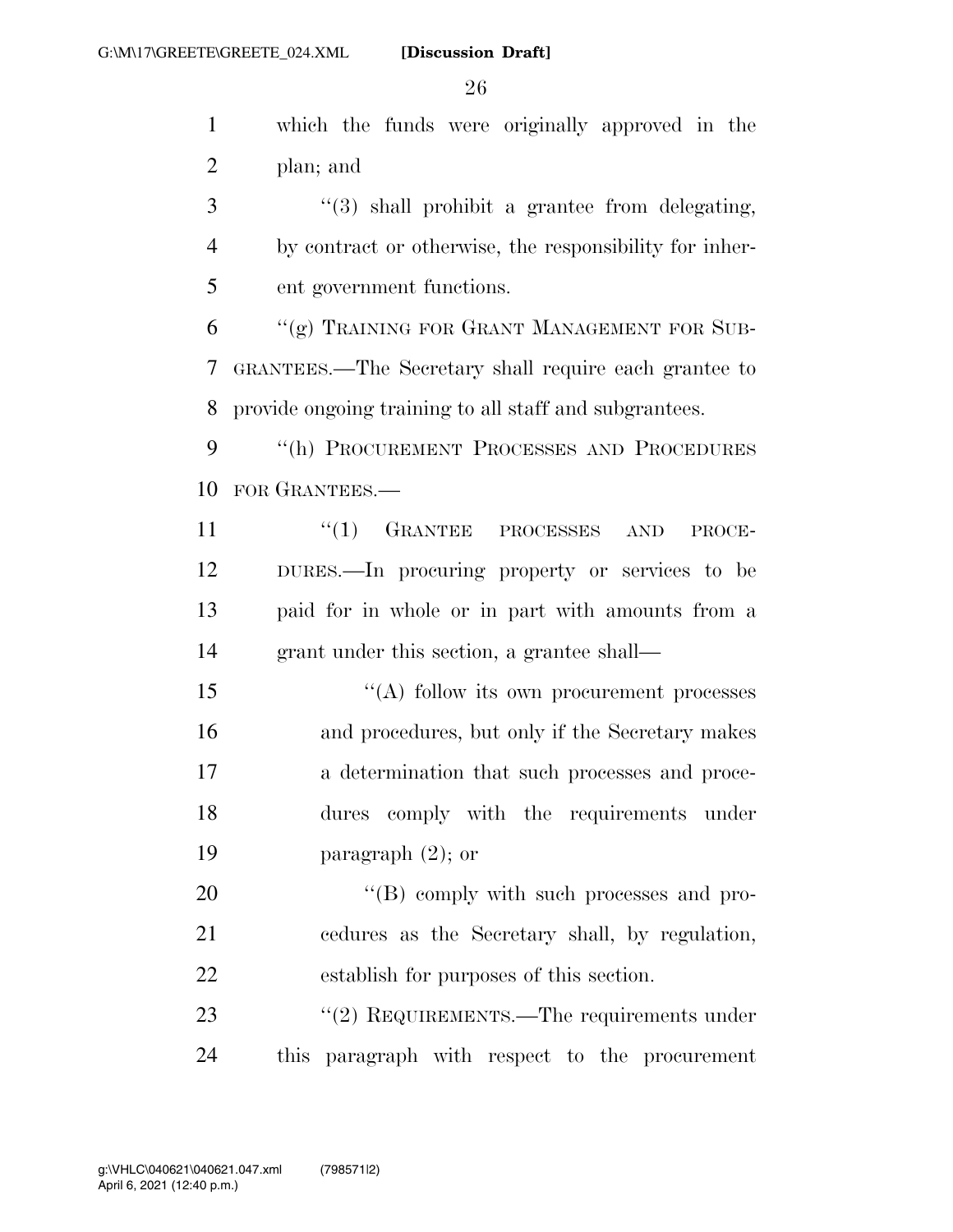| $\mathbf{1}$   | processes and procedures of a grantee are that such |
|----------------|-----------------------------------------------------|
| $\overline{2}$ | processes and procedures shall—                     |
| 3              | $\lq\lq$ provide for full and open competition      |
| $\overline{4}$ | and require cost or price analysis;                 |
| 5              | $\lq\lq$ include requirements for procurement       |
| 6              | policies and procedures for subgrantees;            |
| 7              | "(C) specify methods of procurement and             |
| 8              | their applicability, but not allow cost-plus-a-per- |
| 9              | centage-of cost or percentage-of-construction-      |
| 10             | cost methods of procurement;                        |
| 11             | "(D) include standards of conduct gov-              |
| 12             | erning employees engaged in the award or ad-        |
| 13             | ministration of contracts; and                      |
| 14             | $\lq\lq(E)$ ensure that all purchase orders and     |
| 15             | contracts include any clauses required by Fed-      |
| 16             | eral statute, Executive order, or implementing      |
| 17             | regulation.                                         |
| 18             | "(3) NONCOMPLIANCE.—In the case of a grant-         |
| 19             | ee for which the Secretary finds pursuant to para-  |
| 20             | graph $(1)(A)$ that its procurement processes and   |
| 21             | procedures do not comply with paragraph $(2)$ , the |
| 22             | Secretary shall—                                    |
| 23             | $\lq\lq$ provide the grantee with specific writ-    |
| 24             | ten notice of the elements of noncompliance and     |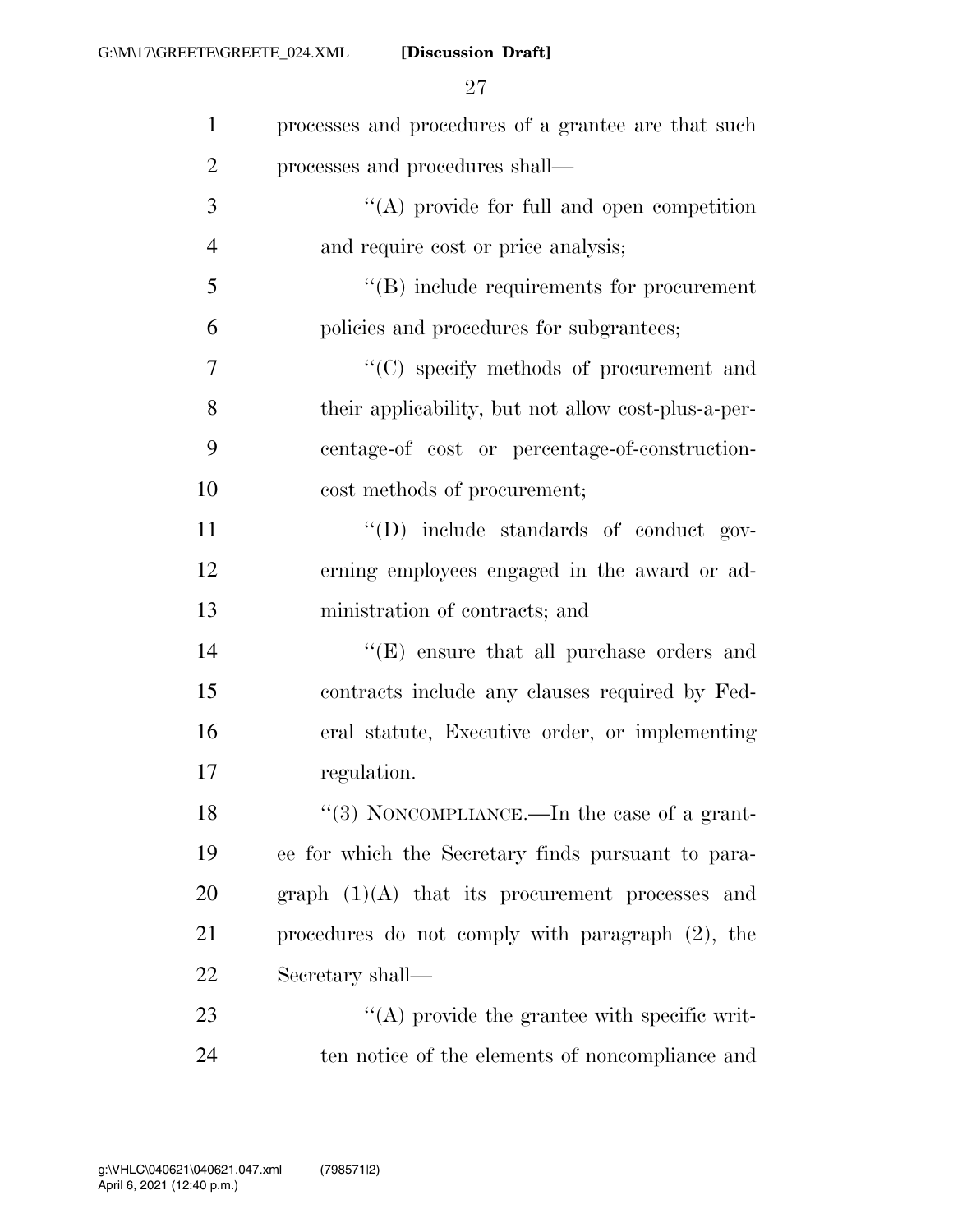| $\mathbf{1}$   | the changes necessary to such processes and                  |
|----------------|--------------------------------------------------------------|
| $\mathbf{2}$   | procedures to provide for compliance;                        |
| $\mathfrak{Z}$ | $\lq\lq$ (B) provide the grantee a reasonable pe-            |
| $\overline{4}$ | riod of time to come into compliance; and                    |
| 5              | $\cdot$ (C) during such period allow the grantee             |
| 6              | to proceed with procuring property and services              |
| $\tau$         | paid for in whole or in part with amounts from               |
| 8              | a grant under this section in compliance with                |
| 9              | the procurement processes and procedures of                  |
| 10             | the grantee, but only if the Secretary deter-                |
| 11             | mines that the grantee is making a good faith                |
| 12             | effort to effectuate compliance with the require-            |
| 13             | ments of paragraph $(2)$ .                                   |
| 14             | "(i) TREATMENT OF CDBG ALLOCATIONS.—                         |
| 15             | Amounts made available for use under this section shall      |
| 16             | not be considered relevant to the non-disaster formula al-   |
|                | 17 locations made pursuant to section 106 of this title (42) |
| 18             | U.S.C. 5306).                                                |
| 19             | $``(j)$ WAIVERS.—                                            |
| 20             | "(1) $\text{AUTHORITY.}$ Subject to the other provi-         |
| 21             | sions of this section, in administering amounts made         |
| 22             | available for use under this section, the Secretary          |
| 23             | may waive, or specify alternative requirements for,          |

any provision of any statute or regulation that the

Secretary administers in connection with the obliga-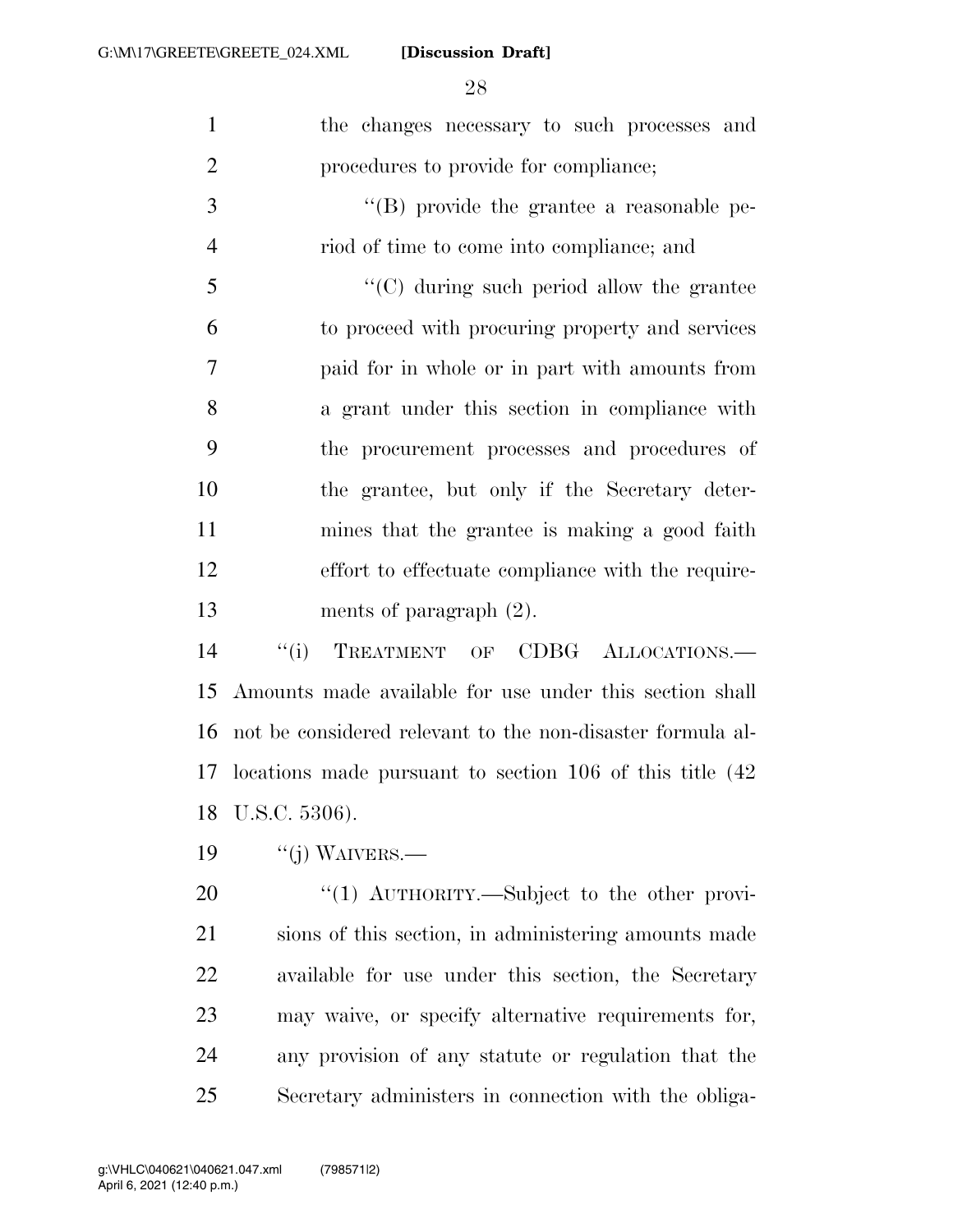tion by the Secretary or the use by the recipient of such funds (except for requirements related to fair housing, nondiscrimination, labor standards, and the environment and except for the requirements of this section), if the Secretary makes a public finding that good cause exists for the waiver or alternative re- quirement and such waiver or alternative require- ment would not be inconsistent with the overall pur-pose of this title.

10 "(2) NOTICE AND PUBLICATION.—Any waiver of or alternative requirement pursuant to paragraph (1) shall not take effect before the expiration of the 5-day period beginning upon the publication of no- tice in the Federal Register of such waiver or alter-native requirement.

16 "(3) LOW- AND MODERATE-INCOME USE.—The requirements in this Act that apply to grants made under section 106 of this title (except those related to the allocation) apply equally to grants under this section unless modified by a waiver or alternative re- quirement pursuant to paragraph (1). Notwith- standing the preceding sentence, the Secretary may not grant a waiver to reduce the percentage of funds that must be used for activities that benefit persons of low and moderate income to less than 70 percent,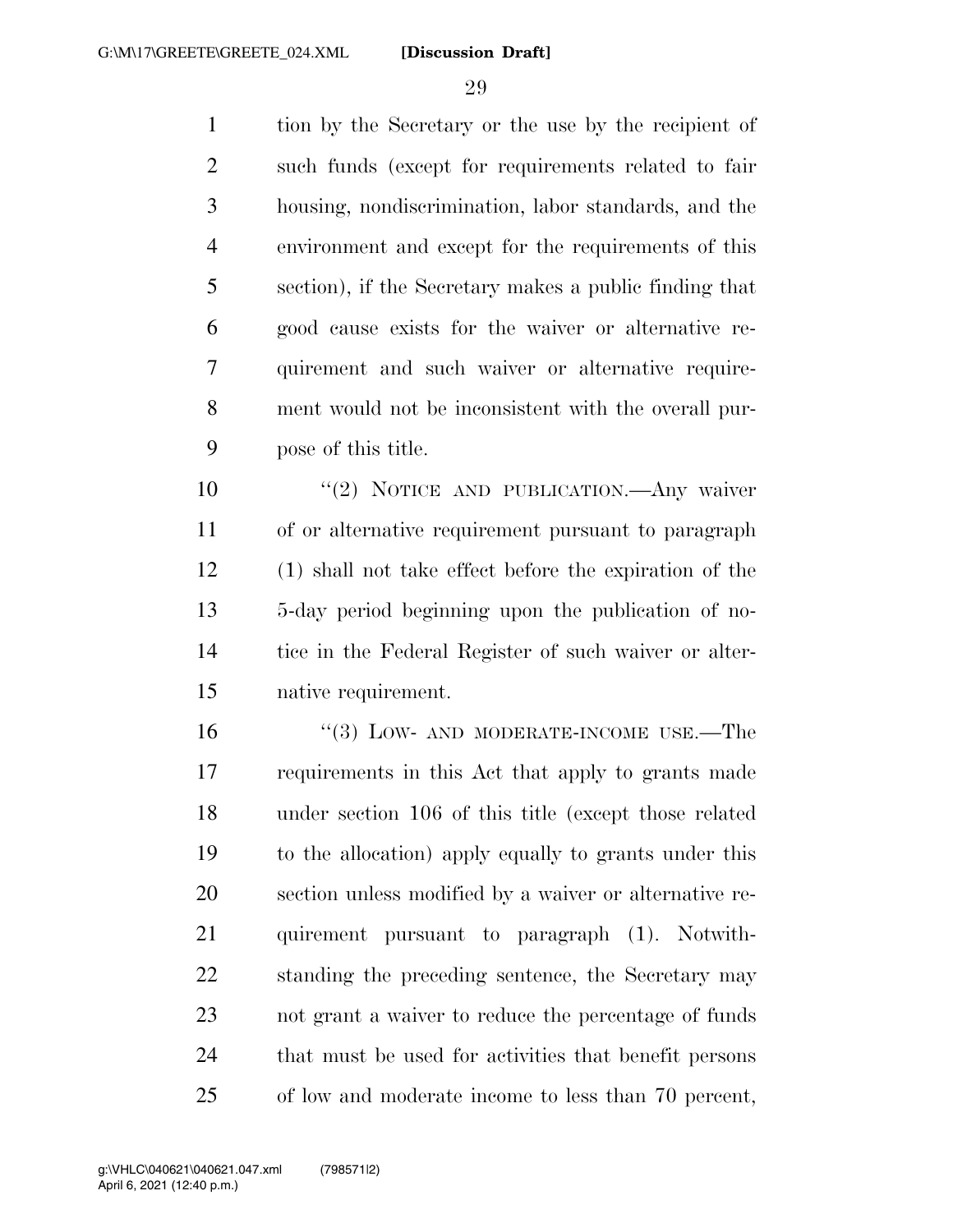unless the Secretary specifically finds that there is compelling need to further reduce the percentage re- quirement and that funds are not necessary to ad- dress the housing needs of low- and moderate-in-come residents.

 ''(4) PROHIBITION.—The Secretary may not waive any provision of this section pursuant to the authority under paragraph (1).

9 "(k) ENVIRONMENTAL REVIEW.—

 ''(1) ADOPTION.—Notwithstanding subsection (j)(1), recipients of funds provided under this section that use such funds to supplement Federal assist- ance provided under section 402, 403, 404, 406, 407, 408(c)(4), 428, or 502 of the Robert T. Staf- ford Disaster Relief and Emergency Assistance Act (42 U.S.C. 5121 et seq.) may adopt, without review or public comment, any environmental review, ap- proval, or permit performed by a Federal agency, and such adoption shall satisfy the responsibilities of the recipient with respect to such environmental re-21 view, approval, or permit under section  $104(g)(1)$  of 22 this title  $(42 \text{ U.S.C. } 5304(g)(1)).$ 

23 "(2) RELEASE OF FUNDS.—Notwithstanding 24 section  $104(g)(2)$  of this title  $(42 \text{ U.S.C.})$  $5304(g)(2)$ , the Secretary may, upon receipt of a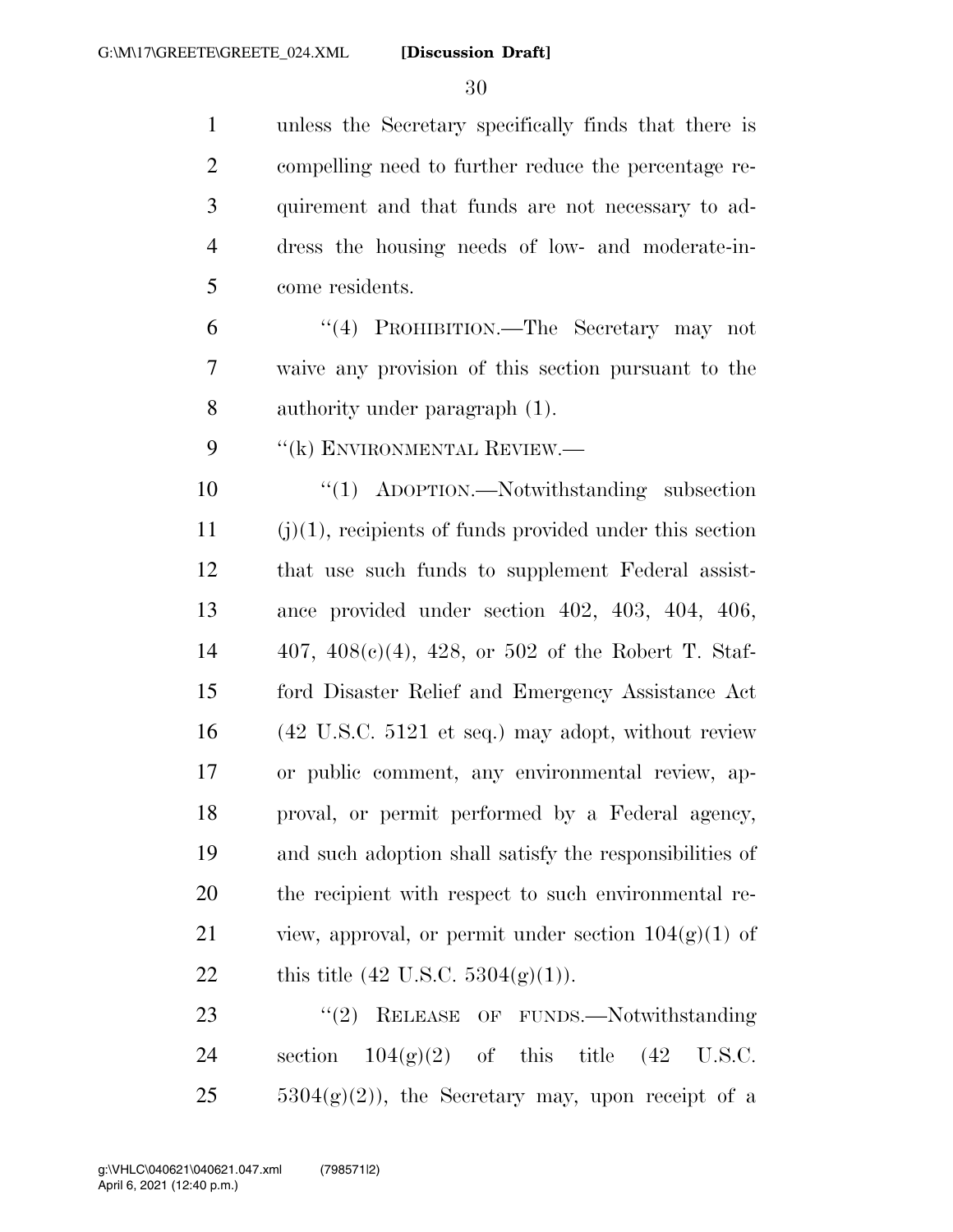request for release of funds and certification, imme- diately approve the release of funds for an activity or project assisted with amounts made available for use under this section if the recipient has adopted an environmental review, approval or permit under paragraph (1) or the activity or project is categori- cally excluded from review under the National Envi- ronmental Policy Act of 1969 (42 U.S.C. 4321 et seq.).

 ''(l) COLLECTION OF INFORMATION; AUDITS AND OVERSIGHT.—

12 "(1) COLLECTION OF INFORMATION.—For each major disaster for which assistance is made available under this section, the Secretary shall collect infor- mation from grantees regarding all recovery activi- ties so assisted, including information on applicants and recipients of assistance, and shall make such in- formation available to the public and to the Inspec- tor General for the Department of Housing and Urban Development on a monthly basis using uni- form data collection practices, and shall provide a monthly update to the Congress regarding compli- ance with this section. Information collected and re- ported by grantees and the Secretary shall be disaggregated by program, race, income, geography,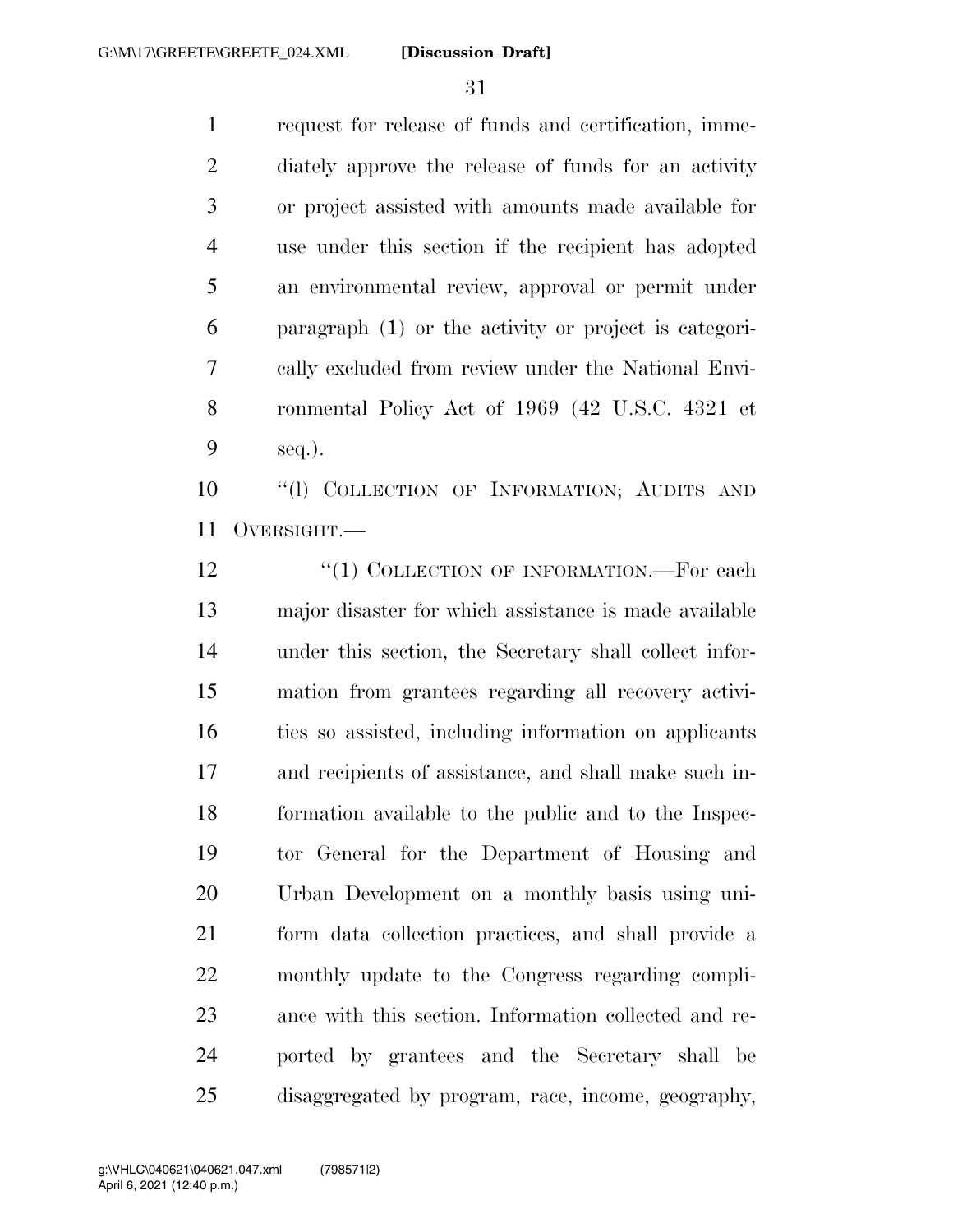and all protected classes of individuals under the Robert T. Stafford Disaster Relief and Emergency Assistance Act, the Americans with Disabilities Act of 1990, the Fair Housing Act, the Civil Rights Act of 1964, and other civil rights and nondiscrimination protections, with respect to the smallest census tract, block group, or block possible for the data set. 8 "(2) AVAILABILITY OF INFORMATION.—In car-

 rying out this paragraph, the Secretary may make full and unredacted information available to aca- demic and research institutions for the purpose of research into the equitable distribution of recovery funds, adherence to civil rights protections, and other areas.

15 "(3) PROTECTION OF INFORMATION.—The Sec- retary shall take such actions and make such redactions as may be necessary to ensure that per- sonally identifiable information regarding recipients of assistance provided from funds made available under this section shall not made publicly available.

21 "(4) AUDITS AND OVERSIGHT.—In conducting audits, reviews, oversight, evaluation, and investiga- tions, in addition to activities designed to prevent and detect waste, fraud, and abuse, the Inspector General shall review programs of grantees under this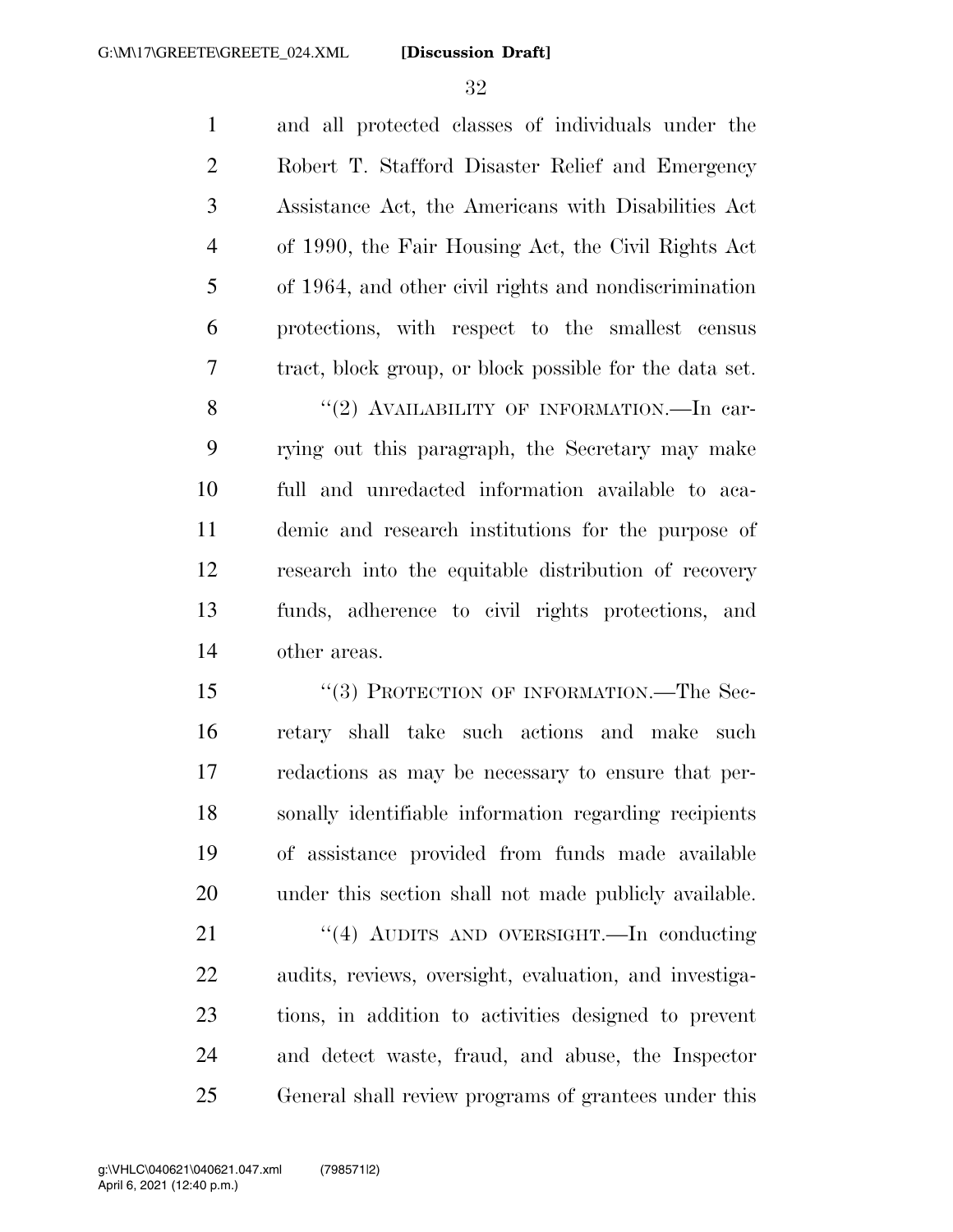section for providing disaster relief and recovery as- sistance to ensure such programs fulfill their agreed- upon purposes and serve all eligible applicants for disaster relief or recovery assistance.

''(m) BEST PRACTICES.—

 ''(1) STUDY.—The Secretary shall direct the Office of Community Planning and Development to collaborate with the Office of Policy Development and Research to identify best practices for grantees on issues including developing the action plan under subsection (c) and substantive amendments, estab- lishing financial controls, building grantee technical and administrative capacity, procurement, compli- ance with Fair Housing Act statute and regulations, and use of grant funds as local match for other sources of federal funding. The Secretary shall pub- lish a compilation of such identified best practices and share with all relevant grantees to facilitate a more efficient and effective disaster recovery proc- ess. The compilation shall include guidelines for housing and economic revitalization programs, in- cluding mitigation, with sufficient model language on program design for grantees to incorporate into ac-tion plans. The compilation shall include standards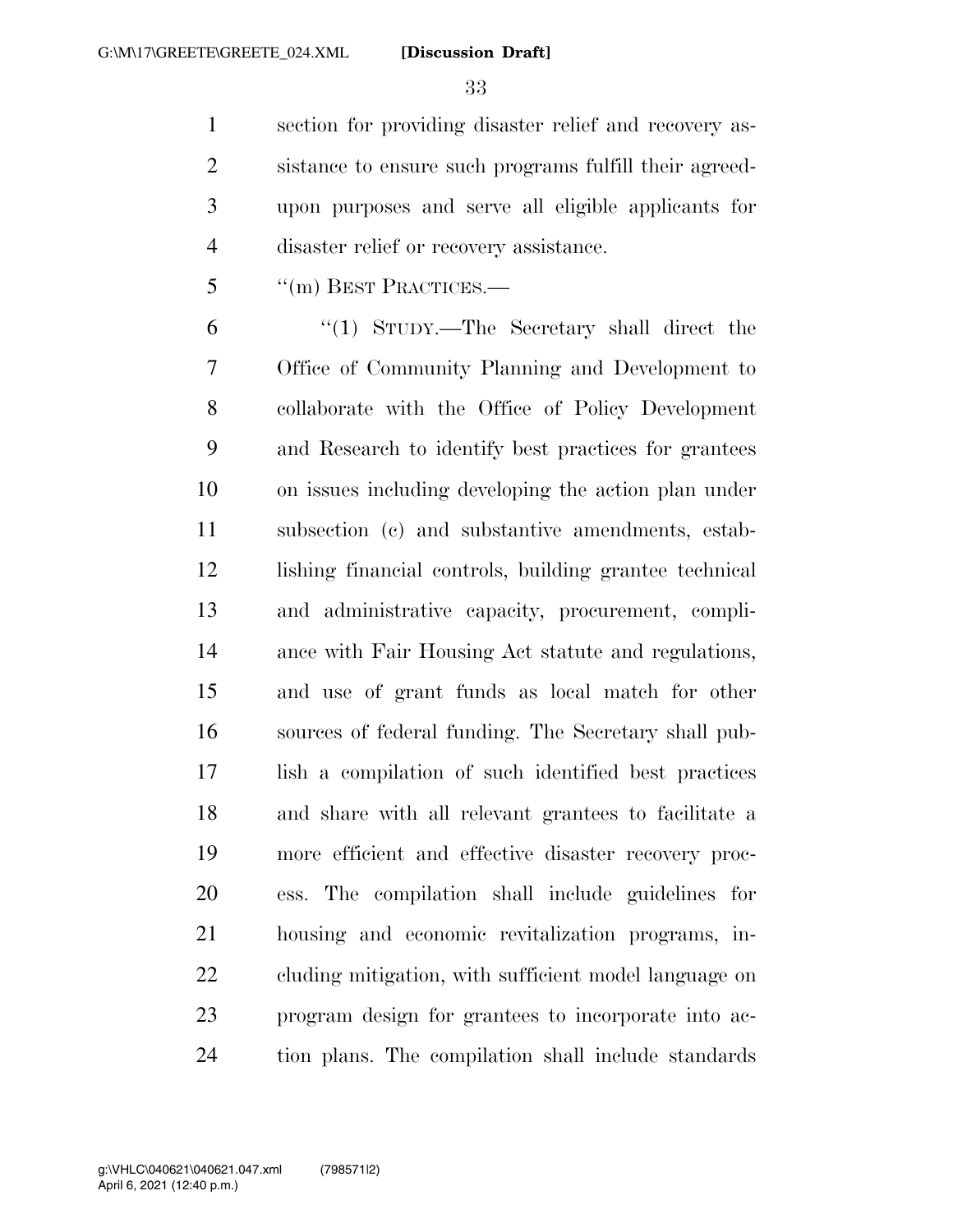for at least form of application, determining unmet need, and income eligibility.

3 "(2) PROMULGATION.—After publication of the final compilation, the Secretary shall issue either Federal regulations, as part of the final rule for the above authorization or as a separate rule, or a Fed- eral Register notice that establishes the require- ments which grantees must follow in order to qualify for expedited review and approval. Such guidance shall establish standard language for inclusion in ac- tion plans under subsection (c) and for establishing standardized programs and activities recognized by the Secretary. Use of best practices shall not pre- clude grantees from standard requirements for pub- lic comment, community engagement, and online posting of the action plan. Use of promulgated best practices shall allow for an expedited review process, under which the Secretary will approve or disapprove such programs within 30 days. The Secretary shall publish the draft compilation of best practices on its website and allow the public 60 days to submit com- ments. The Secretary shall review all public com- ments and publish a final compilation within 1 year from the date of enactment. The Secretary may re-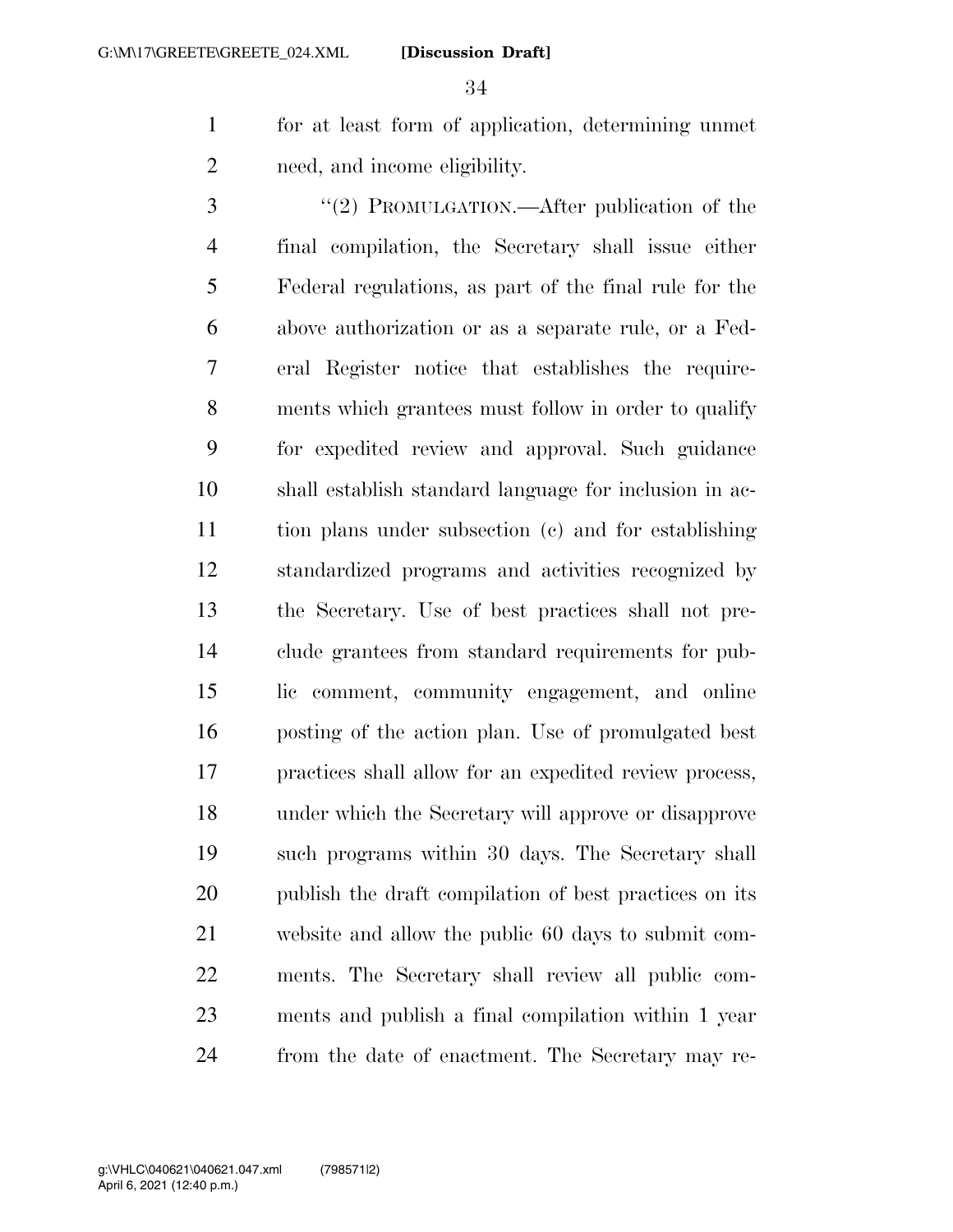vise the requirements for best practices at any time after a public comment period of at least 60 days. ''(n) PLAN PRE-CERTIFICATION FOR UNITS OF GEN- ERAL LOCAL GOVERNMENT.— ''(1) IN GENERAL.—The Secretary shall carry out a program under this subsection to provide for

 units of general local government to pre-certify as el- igible grantees for assistance under this section. The objective of such program shall be to—

 $\langle (A)$  allow grantees that have consistently demonstrated the ability to administer funds re- sponsibly and equitably in similar disasters to utilize in subsequent years plans which are sub- stantially similar to those the Department has previously approved; and

 ''(B) facilitate the re-use of a plan or its substantially similar equivalent by a pre-cer- tified grantee for whom the plan has previously been approved and executed upon.

20 "(2) REQUIREMENTS.—To be eligible for pre- certification under the program under this sub-section a unit of general local government shall—

23  $\langle (A)$  demonstrate to the satisfaction of the Secretary compliance with the requirements of this section; and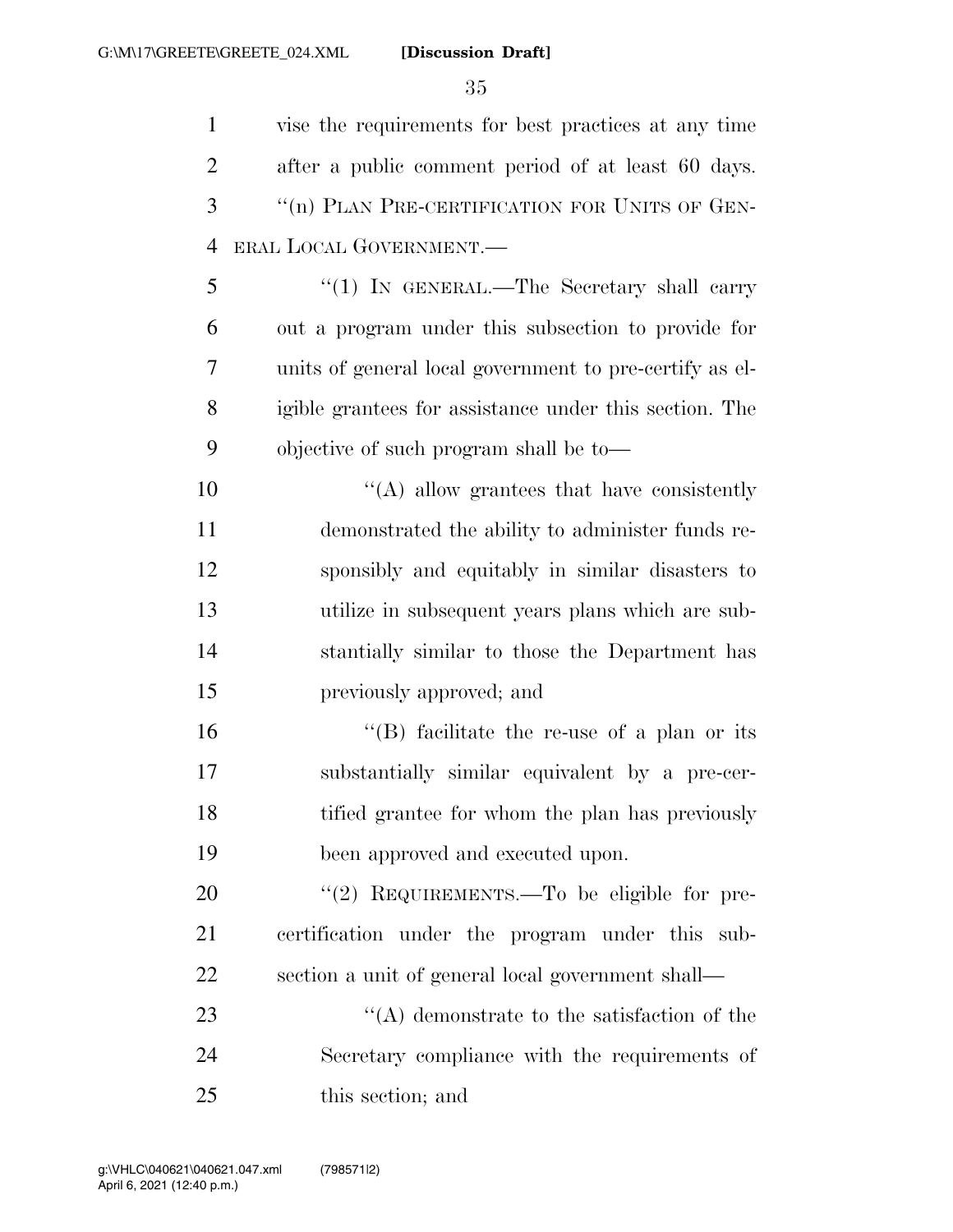| $\mathbf{1}$   | "(B) have previously submitted a plan or          |
|----------------|---------------------------------------------------|
| $\overline{2}$ | its substantially similar equivalent and received |
| 3              | assistance thereunder as a grantee or sub-        |
| $\overline{4}$ | grantee under this section, or with amounts       |
| 5              | made available for the Community Development      |
| 6              | Block Grant—Disaster Recovery account, in         |
| 7              | connection with two or more major disasters de-   |
| 8              | clared pursuant to the Robert T. Stafford Dis-    |
| 9              | aster Relief and Emergency Assistance Act (42)    |
| 10             | U.S.C. 5121 et seq.).                             |
| 11             | $\cdot\cdot$ (3) APPROVAL OF PLANS.—              |
| 12             | "(A) EXPEDITED APPROVAL PROCESSES.—               |
| 13             | The Secretary shall establish and maintain        |
| 14             | processes for expediting approval of plans for    |
| 15             | units of general local government that are pre-   |
| 16             | certified under this subsection.                  |
| 17             | "(B) EFFECT OF PRE-CERTIFICATION.-                |
| 18             | Pre-certification pursuant to this subsection     |
| 19             | shall not—                                        |
| 20             | "(i) establish any entitlement to, or             |
| 21             | priority or preference for, allocation of         |
| 22             | funds made available under this section; or       |
| 23             | "(ii) exempt any grantee from com-                |
| 24             | plying with any of the requirements under,        |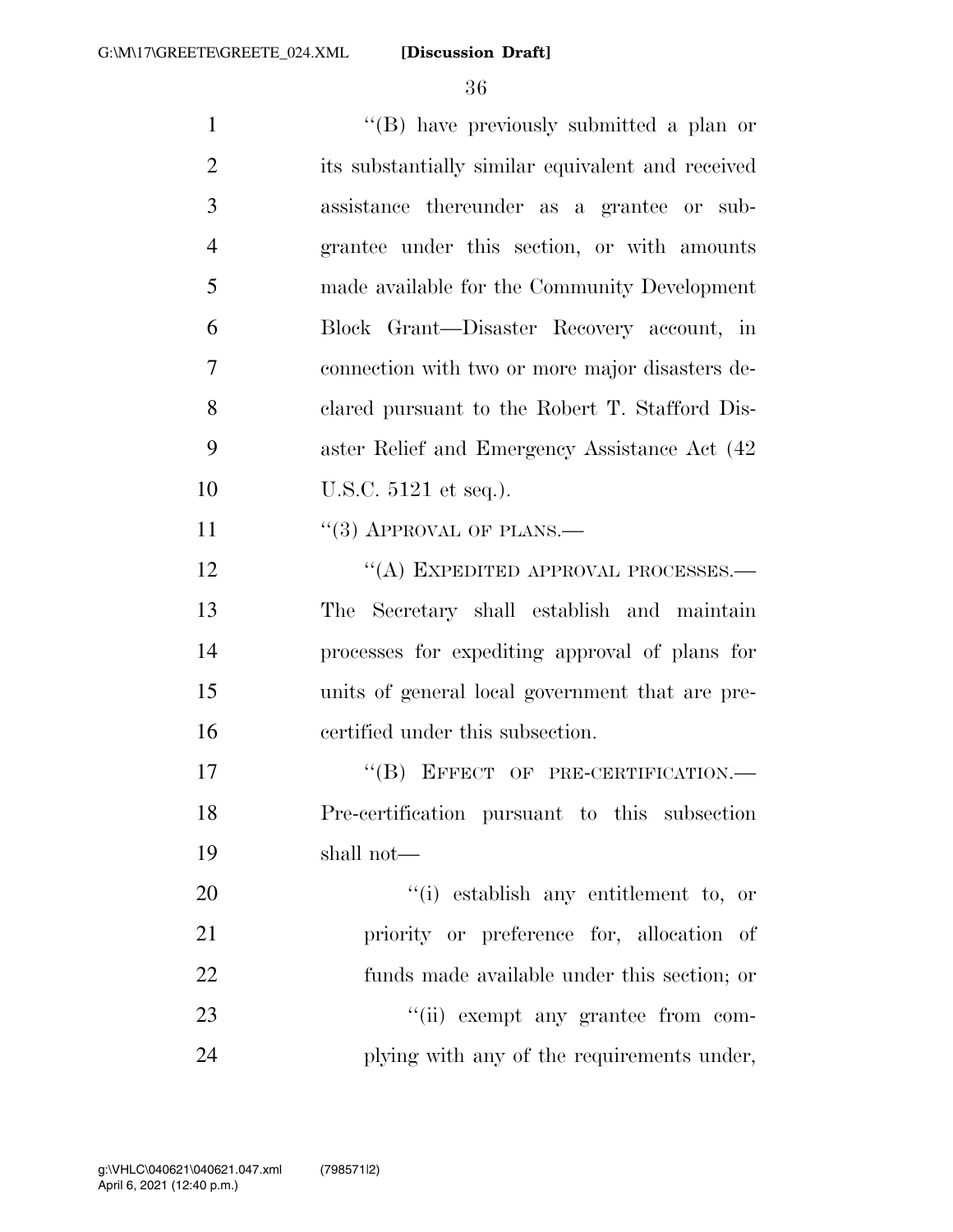| $\mathbf{1}$   | or established pursuant to, subsection (c)            |
|----------------|-------------------------------------------------------|
| $\overline{2}$ | or $(d)$ .                                            |
| 3              | $\lq(4)$ DURATION.—Pre-certification under this       |
| $\overline{4}$ | subsection shall be effective for a term of 10 years. |
| 5              | "(0) DEPOSIT OF UNUSED AMOUNTS IN FUND.—              |
| 6              | "(1) UNMET NEEDS.—If any amounts made                 |
| 7              | available for assistance for unmet needs under this   |
| 8              | section to grantees remain unexpended upon the ear-   |
| 9              | lier of-                                              |
| 10             | "(A) the date that the grantee of such                |
| 11             | amounts notifies the Secretary that the grantee       |
| 12             | has completed all activities identified in the        |
| 13             | grantee's plan for use of such amounts that was       |
| 14             | approved by the Secretary in connection with          |
| 15             | such grant; or                                        |
| 16             | $\lq\lq$ the expiration of the 6-year period          |
| 17             | beginning upon the Secretary obligating such          |
| 18             | amounts to the grantee, as such period may be         |
| 19             | extended pursuant to paragraph $(3)$ ;                |
| 20             | the Secretary may, subject to authority provided in   |
| 21             | advance by appropriations Acts, transfer such unex-   |
| 22             | pended amounts to the Secretary of the Treasury for   |
| 23             | deposit into the Community Development Block          |
| 24             | Grant Disaster Recovery Reserve Fund established      |
| 25             | under section 124, except that the Secretary may, by  |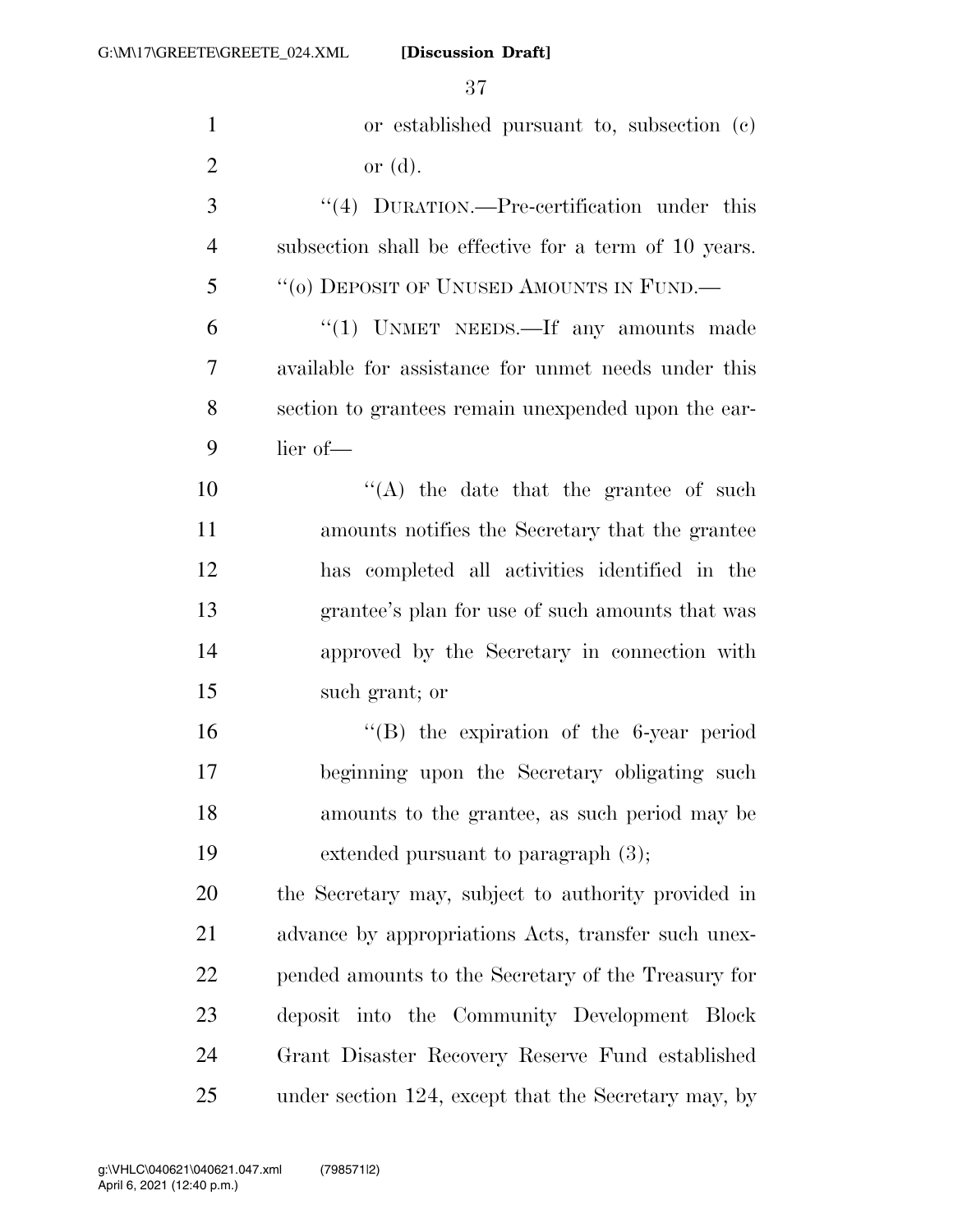- regulation, permit the grantee to retain amounts needed to close out the grant.
- 3  $\frac{4}{2}$  MITIGATION.—If any amounts made avail- able for assistance for mitigation under this section to grantees remain unexpended upon the earlier of—
- $(6)$   $(4)$  the date that the grantee of such amounts notifies the Secretary that the grantee has completed all activities identified in the grantee's plan for use of such amounts that was approved by the Secretary in connection with such grant; or
- 12 "(B) the expiration of the 12-year period beginning upon the Secretary obligating such amounts to the grantee, as such period may be extended pursuant to paragraph (3);

 the Secretary may, subject to authority provided in advance by appropriations Acts, transfer such unex- pended amounts to the Secretary of the Treasury for deposit into the Community Development Block Grant Disaster Recovery Reserve Fund established 21 under section 124, except that the Secretary may, by regulation, permit the grantee to retain amounts needed to close out the grant.

24 "(3) EXTENSION OF PERIOD FOR USE OF FUNDS.—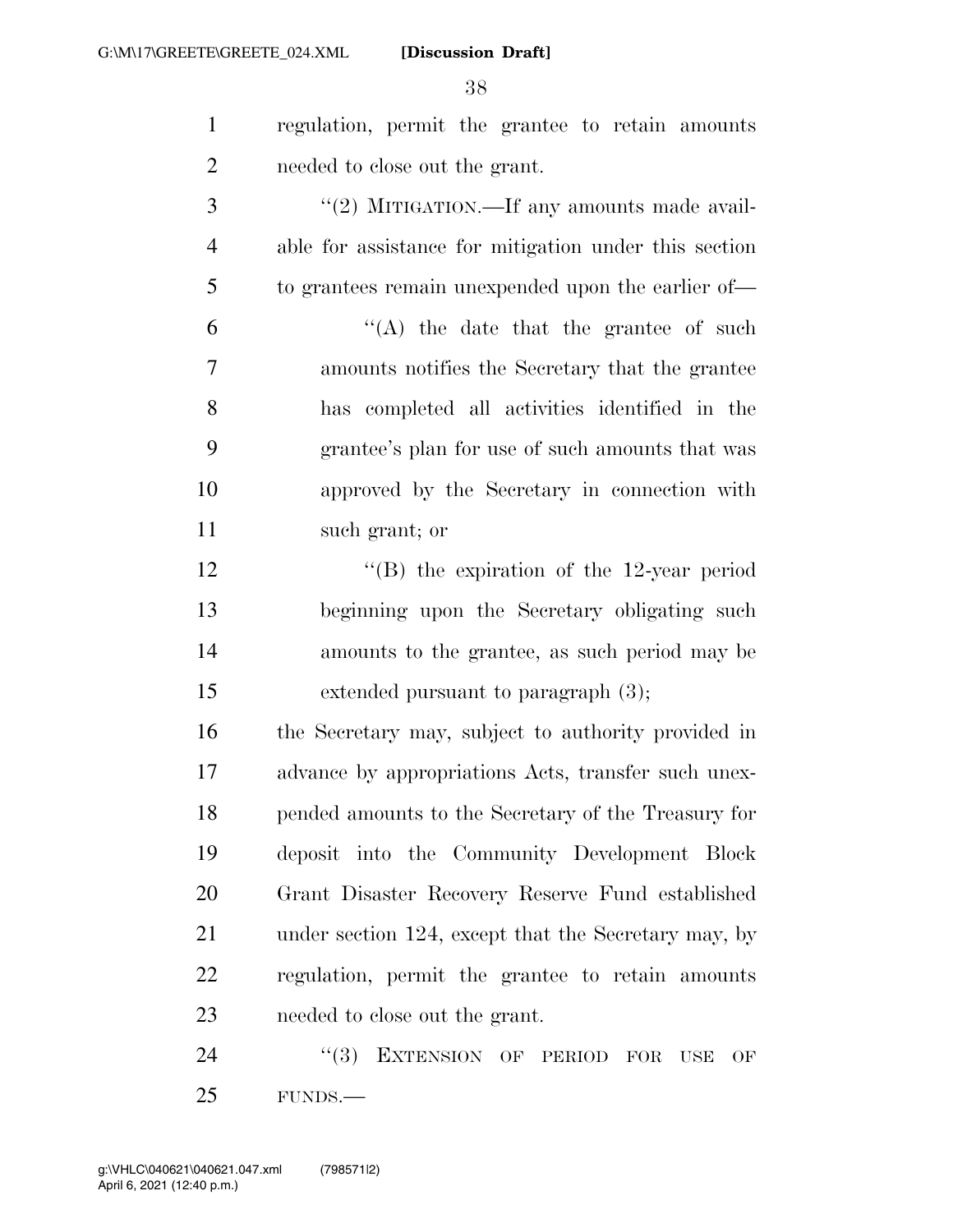1 ''(A) UNMET NEEDS.—

2 "(i) IN GENERAL.—The period under paragraph (1)(B) shall be extended by not more than 4 years if, before the expiration of such 6-year period, the Secretary waives this requirement and submits a written justification for such waiver to the Com- mittees on Appropriations of the House of Representatives and the Senate that speci-fies the period of such extension.

 $"$ (ii) INSULAR AREAS.—For any amounts made available for unmet needs under this section to a grantee that is an insular area as specified in section 15 107(b)(1), the Secretary may extend the waiver period under subparagraph (A) by not more than an additional 4 years, and shall provide additional technical assistance to help increase capacity within the insular area receiving such extension. If the Sec- retary extends the waiver period pursuant 22 to this subparagraph, the Secretary shall submit a written justification for such ex- tension to the Committees on Appropria-tions of the House of Representatives and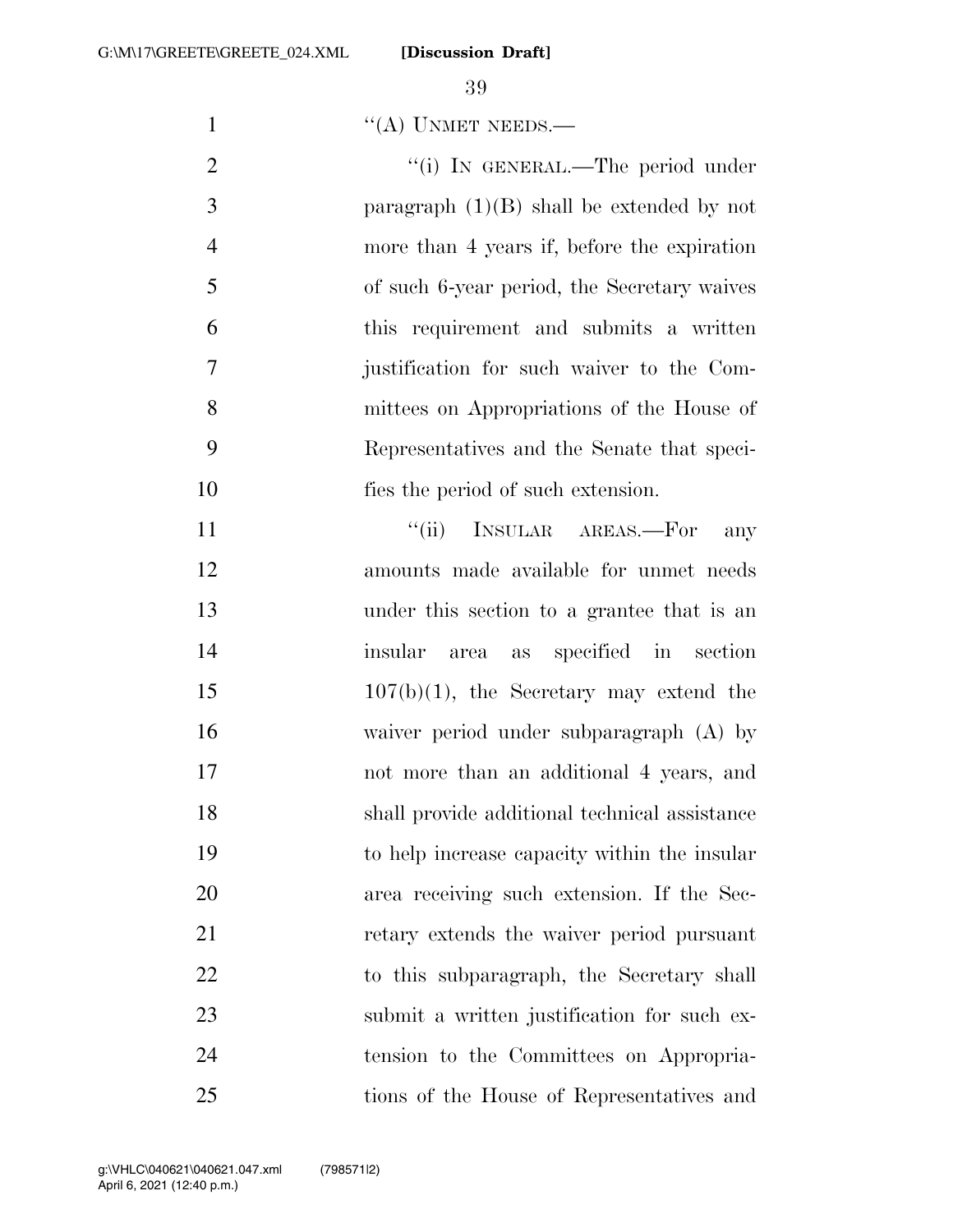40

1 the Senate that specifies the period of such 1 2 extension.

3 ''(B) MITIGATION.—The period under paragraph (2)(B) shall be extended to a date determined by the Secretary if, before the expi- ration of such 12-year period, the Secretary waives this requirement and submits a written justification for such waiver to the Committees on Appropriations of the House of Representa- tives and the Senate that specifies the period of 11 such extension.

12 ""(p) DEFINITIONS.—For purposes of this section:

13 ''(1) GRANTEE.—The term 'grantee' means a 14 recipient of funds made available under this section 15 after its enactment.

 ''(2) SUBSTANTIALLY SIMILAR.—The term 'sub- stantially similar' means, with respect to a plan, a 18 plan previously approved by the Department, admin- istered successfully by the grantee, and relating to disasters of the same type.

21 "(3) OTHER TERMS.—Within 1 year of enact-22 ment of this section, the Department shall issue 23 rules to define the following terms:

24 ''(A) Unmet needs.

25 ''(B) Most impacted and distressed.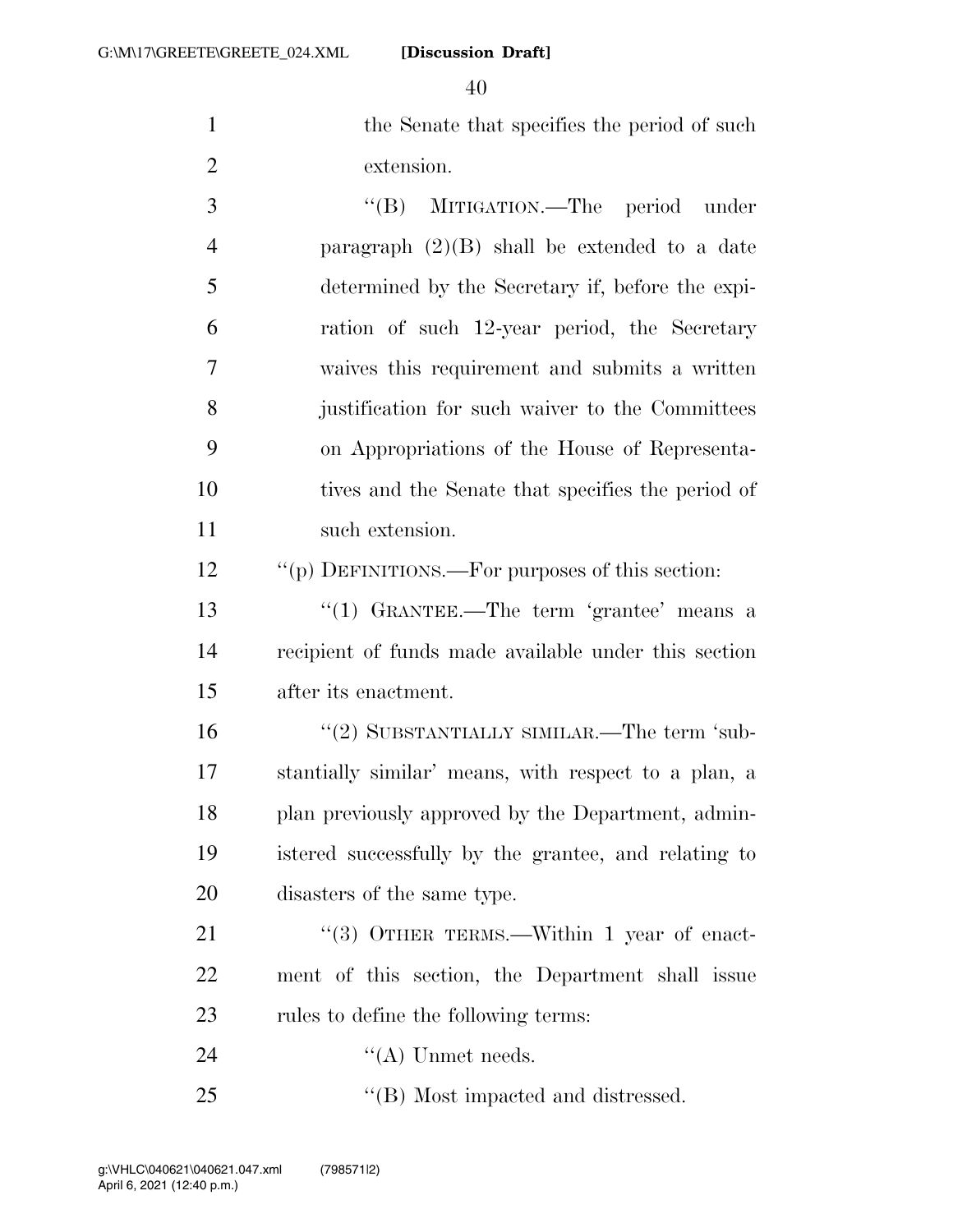| $\overline{\mathcal{L}}$ | "SEC. 124. COMMUNITY DEVELOPMENT BLOCK GRANT DIS- |
|--------------------------|---------------------------------------------------|
| $\overline{4}$           | $\lq\lq(F)$ Percentage of construction cost.      |
| 3                        | "(E) Cost plus a percentage of cost.              |
| 2                        | $\lq\lq$ (D) Full and open competition.           |
| $\mathbf{1}$             | $\lq\lq$ C) Substantial compliance.               |

#### **ASTER RECOVERY RESERVE FUND.**

 ''(a) ESTABLISHMENT.—There is established in the Treasury of the United States an account to be known as the Community Development Block Grant Disaster Re- covery Reserve Fund (in this section referred to as the 'Fund').

 ''(b) AMOUNTS.—The Fund shall consist of any amounts appropriated to or deposited into the Fund, in- cluding amounts deposited into the Fund pursuant to sec-tion 123(o).

16 "'(c) USE.—Amounts in the Fund shall be available, pursuant to the occurrence of a major disaster declared under the Robert T. Stafford Disaster Relief and Emer- gency Assistance Act, only for providing technical assist- ance and capacity building in connection with section 123 for grantees under such section that have been allocated assistance under such section in connection with such dis- aster to facilitate planning required under such section and increase capacity to administer assistance provided under such section, including for technical assistance and